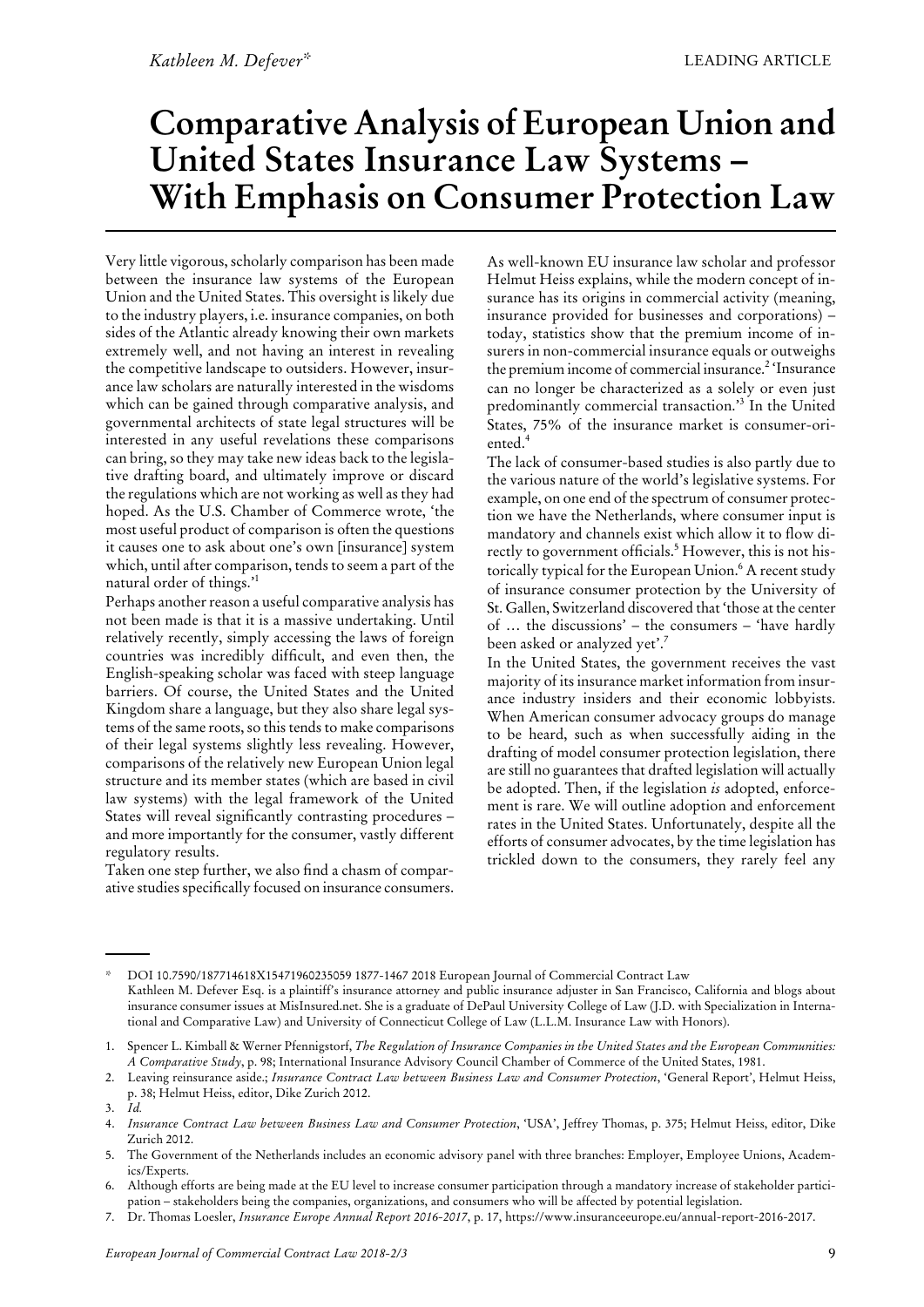substantial protective effects at all.<sup>8</sup> This will be addressed more fully in later sections.

## **History: From Mutuals to Corporate Shareholders**

Before we delve into the idiosyncrasies of world legal systems, the history of the concept of insurance is worth some exploration. Insurance today is quite different than it was during during its infancy over a millennium ago.<sup>9</sup> Insurance was originally a fund held by the leaders of a town or a community and used only to help townspeople who were struck by unpredictable bad luck - such as an untimely death of a primary breadwinner, the destruction of their home by a natural disaster, unexpected theft, or the loss of livestock.<sup>10</sup> Insurance funds which are pooled and solely held for the use of the insureds are called 'mutuals'.

In ancient Greece and Rome there were mutual associations formed to provide benefts for the burial of the poor or to provide special benefits for military expenses.<sup>11</sup> When mutual insurance funds held by community leaders were not used because the anticipated misfortune had not occurred, leaders began to employ the funds as a source of finance for the municipalities – bringing them closer to the modern concept of insurance in which the corporations hold the funds, now called the foat, until the insureds make a claim, but simultaneously invest the float for their own benefit.

The origins of commercial insurance date back to 14<sup>th</sup> Century Italy. The frst known commercial insurance contract was written in 1343 in Genoa, to insure sea cargo.<sup>12</sup> The first insurance policies trace back to Palermo in 1350, and the frst insurance laws were developed in the mid to late 1300's in Genoa and Florence.<sup>13</sup> Life insurance was first recorded in 1399, in Barcelona.<sup>14</sup>

The United Kingdom created its own life insurance and fre insurance during the late 1500's to late 1600's. In 1688, the now-famous Lloyd's insurance exchange was born in London when captains, shipowners, and merchants began regularly meeting at Lloyd's coffeehouse to negotiate insurance contracts for sea cargo. Also during the  $17<sup>th</sup>$  century, insurance branched out from its municipal origins and merchants began to underwrite business endeavors on local stock exchanges.

It wasn't until the 18<sup>th</sup> century that the modern concept of insurance as a proft-driven, corporate enterprise was born. The first formal regulation of the insurance industry in the United States wasn't established until 1851, and rates would not be standardized until 1866.<sup>15</sup>

## **Mutuals**

Mutuals began flourishing in the late 1600's,<sup>16</sup> and continued to be dominant up to the onset of the modern, corporate shareholder-driven concept of insurance in the 18<sup>th</sup> century. While today the corporate shareholder insurance model dominates nearly every insurance economy around the world, mutuals are still quite common in the European Union, and even experienced a recent boom. In 2007 the EU insurance market was composed of just over 24% mutuals and cooperatives. This increased to 31% by the year  $2015$ .<sup>17</sup> A 2018 report by European Union based organizations AMICE (Association for Mutual Insurers and Insurer Cooperatives in Europe) and ICMIF (Mutual Insurance Federation) explains that while mutuals were beginning to be viewed as anachronous when the market was becoming more dominated by shareholder-driven insurance models, the global economic recession of the years 2007-2009 caused a shift back to the trusted, time-tested, quality format of mutual insurance.18

In the United States, the frst insurance company was a mutual established even before the Declaration of Independence was signed.<sup>19</sup> Less than twenty years later, Benjamin Franklin would co-found a mutual society called the Philadelphia Contributionship for the Insurance of Houses from Loss by Fire. Mutuals dominated

American consumers are largely unaware there is any insurance law at all, much less that any of it may help them protect their own legal 8. rights. For reasons which will be explained –even when American consumers *are* aware of regulations or judicial principles which may protect them, they are surprised and dismayed to fnd that solutions available are either grossly inadequate or too expensive to present a viable course of action –or both. A similar lack of awareness of insurance law has been reported in the European Union, although the level of protection in many EU states tends to be much higher.

Research tentatively suggests that insurance, in a mutual form, existed during the times of Confucius (551 B.C. to 479 B.C.) and Mencius 9. (372 B.C. to 289 B.C.). Z. Kang, *Assurances modern en Chine: Une continuité interrompue (1801-1949)*; *Risques*, 31 (1997), pp.103-120, at 103; Ancient Phoenician merchants reduced their shipping risks by dividing cargoes and placing them on different ships, and the 4th Century B.C. Greeks loaned money tied to ships and their cargoes, only to be paid back when the ships arrived safely at their destinations –if the ship waslost, the debt wasforgiven. Abraham, Kenneth S., *Insurance Law and Regulation: Cases and Materials*, 4th Edition (2005), p. 1.

<sup>10.</sup> Karel W. Brevet, *The Netherlands*, in Association Internationale de droit des Assurances Insurance Law Supplement 8 (Jan 1996), p. 27 (Kluwer Law International, 1995).

<sup>11.</sup> The Fascinating History of Insurance: Posters, Books, Fire Marks and Policies/L'Affascinante storia dell'assicurazione: Manifesti, libri, *targhe, polizze*, Fondazione Mansutti, p. 13 (2015).

<sup>12.</sup> *Id*, p. 15.

<sup>13.</sup> *Id*, p. 21, 19.

For the lives of free persons. Slaves had been insured as sea cargo for many years before. *Documents on the History of Insurance/Quaderni* 14. *di Sicurtá*, editor Marina Bonomelli, Fondazione Mansutti, p. 22 (2011).

<sup>15.</sup> *The Insurance Fact Book 2016*, Insurance Information Institute, p. 213 (2016).

There are records of German mutual fre insurance funds in Hamburg in 1676, and several British mutual funds in the 1600s and 1700s*.* 16. Bonomelli, *supra* note 14, p. 23-24.

Market percentages indicate overall market share. *Facts and Figures: Mutual and Cooperative Insurance in Europe, Vol. 2*, AMICE aisbl 17. for Mutual Beneft and International Cooperative & Mutual Insurance Federation (ICMIF), p. 2, May 2018.

<sup>18.</sup> *Id*.

<sup>19.</sup> The Friendly Society, established 1735.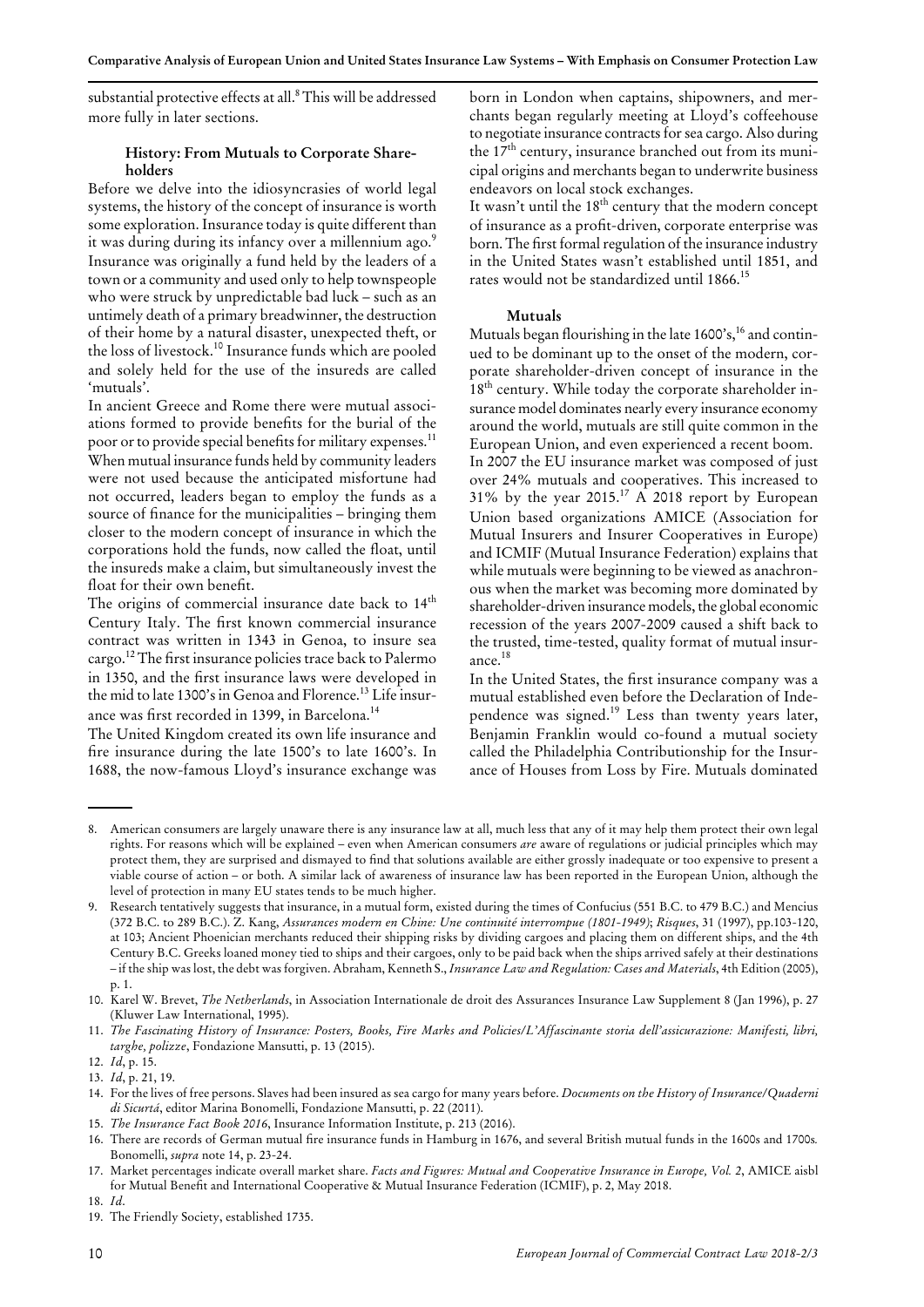Comparative Analysis of European Union and United States Insurance Law Systems - With Emphasis on Consumer Protection Law

the American insurance landscape for approximately one hundred years, and continued to flourish for nearly another hundred.<sup>20</sup>

#### **Insolvencies**

However, in the United States today, mutuals are declining to the brink of disappearance. A cursory review of publicly-available data seems to indicate that the U.S. mutual market continues to thrive, and even leads the world in market share. This is wildly misleading. Exact statistics vary, but the ICMIF cites a 37% market share for mutuals in North America, and the National Association of Mutual Insurance Companies (NAMIC) indicates that the U.S. percentage of mutuals is approximately 50%.21 These fgures point to the U.S. containing *more* mutuals than Europe (at 31%).<sup>22</sup>

These U.S. statistics are not directly comparable to those of the EU, because NAMIC's defnition of 'mutual' includes legal entities which are not considered mutuals in the European Union<sup>23</sup> – namely: (1) 'mutual holding companies' which were previously mutuals but have been converted into stock (shareholder-held) insurance companies in which the policyholders become voting members of the stock company, and (2) mutuals which hold 'downstream holding companies or wholly owned insurance subsidiaries' which have shareholders and are managed for capital gain.<sup>24</sup> Including these two 'forms' of mutuals is problematic, because the introduction of shareholders to the insurance transaction introduces a confict of interest which a mutual insurance company does not inherently have. Adding a proft motivation completely alters the structure and operations of the company. The confict of interest is detailed further under the heading 'Today: Corporate Shareholders'.

For comparative statistics between the EU and U.S. to be useful, the defnition of 'mutual' must have a more direct correlation. A U.S.-based insurance consumer organization called ValChoice compiled statistics for the auto insurance industry, defning 'mutual' as a mutual insurance company that pays dividends to its policyholders.<sup>25</sup> They found the true market share of U.S. mutual auto insurers to be 7.9%.<sup>26</sup> When compared to the NAMIC's estimate of 50% market share for auto mutual insurance, this shows a marked and significant difference.

The slow conversion of insurance from the small, community-based mutual format to the current corporate structures was not a smooth one. The primary difficulty, as insurance organizations continued to grow, was the frequent bankruptcies –called insolvencies in the insurance industry – of new, inexperienced insurance companies.

As insurance transactions grew beyond the individual coverages provided for singular merchants or ships in early Italy and at Lloyd's coffeehouse, and beyond the small community-based mutuals, the progressively larger organizations began to take on thousands of risks at a time, and soon found themselves in a more complicated and precarious fnancial position. For example, an organization which agrees to insure a large group of homes against fre, all located in the same city, has taken on the risk that the city has a large fre that destroys every one of the homes at once. And naturally, this did happen throughout history, and more than once.<sup>27</sup>

When an insurers risk portfolio is not diversifed, they are vulnerable to receiving too many claims at once, and may not have the ability to pay every claim in full – leading to insolvency. Numerous fre insurance mutuals and corporate-driven insurance companies fell to this vulnerability throughout the  $18<sup>th</sup>$  and  $19<sup>th</sup>$  centuries. Insolvencies were further more likely because new entrants to the insurance market would price their products low in order to gain market share, and then not have enough float to pay for the claims – particularly the claims which were not diversified by location or type, as in the example above.

Insurance company executives were aware that underpricing was causing the market to be unstable and making it impossible for even the reputable companies to make reliable proft, because they were forced to compete with the under-pricing of coverages. Therefore, in the 1880s the fre insurance sector established several locally-based cartels with the aim to curb competition and maintain high premiums. Their cooperative efforts were successful, and by the time of the great fres of Baltimore in 1904 and San Francisco in 1906, only a few insurance companies were unable to pay claims and went bankrupt.<sup>28</sup> Since

<sup>20.</sup> Bainbridge, John, *Biography of an Idea: The Story of Mutual Fire and Casualty Insurance*, Doubleday & Company, Inc., p. 21 (1952).

<sup>21.</sup> This is an estimated figure from publicly-available data – the NAMIC attributes 40% of the property/casualty market, 60% of the homeowner's market, and 50% of the auto insurance market to mutuals. *The Mutual Factor: How Performance, Structure, and Focus Sets Mutual Insurance Companies Apart*, Hartwig, Robert and Alldredge, Neil, p. 1; National Association of Mutual Insurance Companies 2018.

ICMIF *Global Mutual and Cooperative Infographic* 2017, https://www.icmif.org/publications/infographics/global-mutual-and-cooper-22. ative-market-infographic-2017.

For defnitions of what AMICE considers a 'mutual' in the EU, consult *Mutual Insurance in Figures: Executive summary from the 2007* 23. *study produced by AMICE's predecessor association, AISAM*, Association of Mutual Insurers and Insurance Cooperatives in Europe aisbl, p. 19-20 (2007).

<sup>24.</sup> *Focus on the Future: Options for the Mutual Insurance Company*, NAMIC, https://www.namic.org/policy/futureMutualAlts.

<sup>25.</sup> While not all mutual insurance companies pay dividends to policyholders, this is a helpful statistic for consumers who are searching for an insurer which truly has their best interests at heart, as the insurer is issuing profts back to the policyholders rather than reinvesting them - or, like a shareholder-driven insurer, sending the profits to the shareholders.

<sup>26.</sup> Market Report: Lack of Transparency Cost Consumers \$101 Billion for Car Insurance: State of the Auto Industry, ValChoice, LLC 2016, p. 2; ValChoice: *The Type of Car Insurer That Delays and Denies Insurance Claims*, Dan Karr, September 17, 2017, https://www.valchoice.com/consumer-insurance-information/delay-deny-insurance-claims/#\_edn1.

<sup>27.</sup> In the American insurance landscape, the fires in Chicago in 1871 and in Boston in 1872 put a total of 100 insurance companies out of business; Dalit Baranoff, *A Policy of Cooperation: The Cartelisation of American Fire Insurance, 1873-1906*, Financial History Review 119-136, 119 (2003).

<sup>28.</sup> *The Fascinating History of Insurance*, *supra* note 11, p. 39.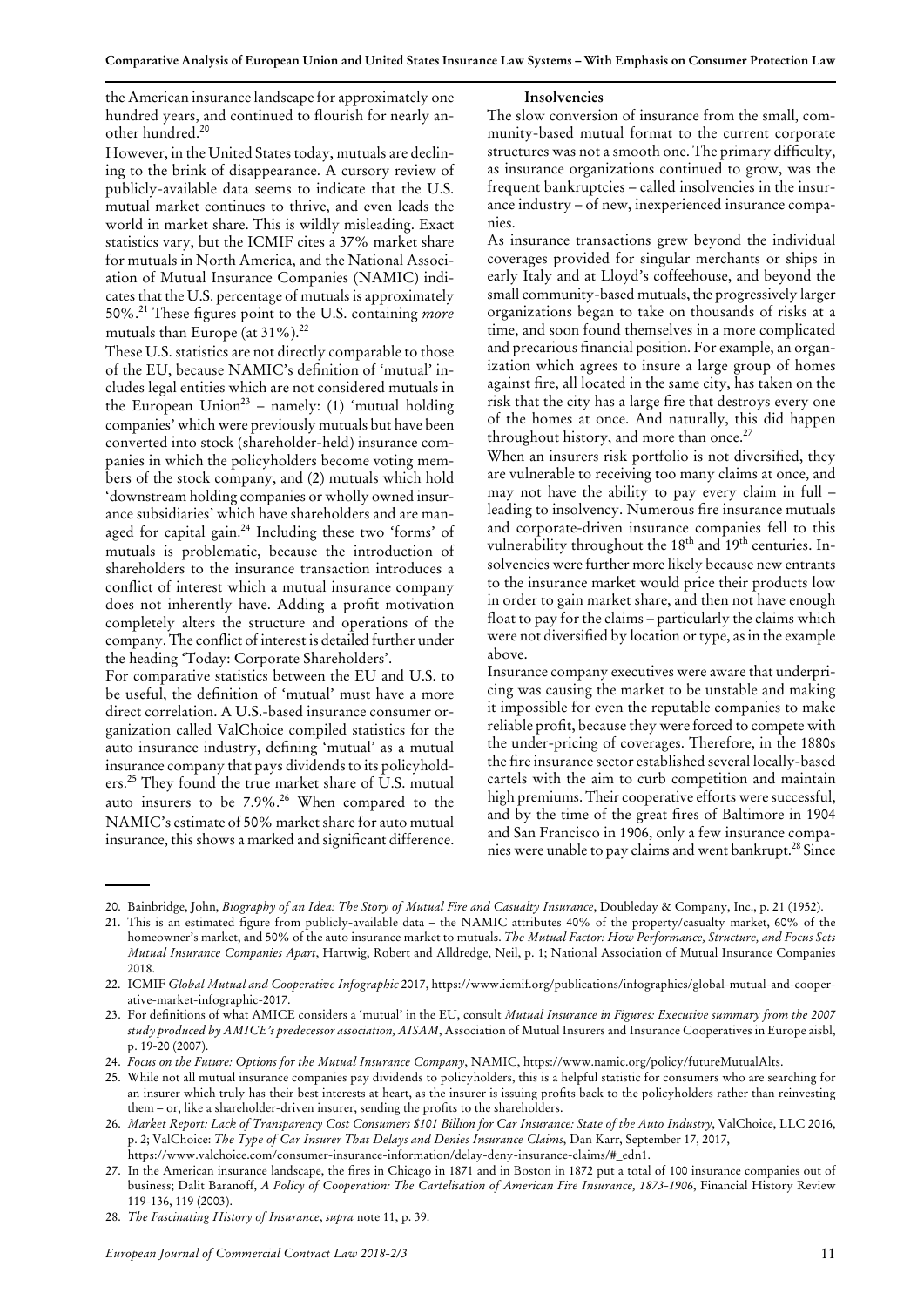then, insolvencies have been relatively uncommon, barring a rash of insolvencies in the U.S. in the 1960's and 1980's, which were quickly addressed by modern governmental structures created to monitor rates and prevent future insolvencies.

## **Cartels and Collusion**

The formation of cartels in the 19<sup>th</sup> Century brought a host of other market problems. The insurance industry was banding together to set their own rates, and in the case of fire insurance, the process was quite unscientific.<sup>29</sup> Rate-setting boards began throttling competition amongst insurance agents and fning and expelling members who undercut their rates. Local boards also began using their collective strength to lobby the government for industryfriendly legislation.30

In the 1880's, U.S. policyholders complained about the large rate increases and the greed of insurance companies. This marked a sudden shift away from the previously prevailing concerns about devastating insolvencies, toward an awareness that insurance rates had quickly spiked to what consumers considered 'excessive' and 'needlessly high.' <sup>31</sup> The Kansas City Board of Trade insisted on tough state regulation, and suggested 'an anti-compact law' or a switch to 'German municipal insurance, or businessmen's or private dwelling owners' mutuals, anything to improve the all-embracing plight of property holders.' They also demanded a full-scale investigation of the industry.<sup>32</sup>

These early demands by Americans for a return to the 'mutual' model of insurance prompt an important question – is the modern, corporate-structured and profitdriven model of insurance so deeply fawed that it can never yield equitable results for policyholders? Robin Pearson, Professor of Economic History at the Hull University Business School in the UK, tackles this question in *The Development of International Insurance*: 33

[I]nsurance is a business based entirely on trust and expectation. Money is handed over in return for a promise to pay back a larger sum in the future, contingent upon the occurrence of an uncertain event, or in one unique case –death –contingent upon a certain event occurring at an uncertain point in time. In the case of whole-term life assurance, for example, the insured by defnition will not be around to ensure that his or her claim is paid. Trust in the individual or institution selling the insurance product therefore has to run deep. The purchaser has to have confidence that the product is fairly priced – a much more complicated problem than the pricing of most commodities… Why, therefore, should such a business ever take place beyond the boundaries of local communities or outside close-knit groups characterized by high levels of transparency and reputational knowledge?

The answer to Pearson's query (which he answers himself), is that in many cases, insurance *must* operate on a larger stage than the local community level, due to the inability of small groups to diversify risk broadly enough to avoid wholesale insurer bankruptcies such as the widespread, devastating insolvencies that plagued the insurance industry in the late 1800's and early 20<sup>th</sup> century. In both the United States and Europe, governments attempt to prevent the disappointment of consumers' expectations through the regulation of insurers' fnancial holdings and pricing structures, which we will addressin the following sections.

#### **Today: Corporate Shareholders**

Today insurance is run primarily under the large-scale, cross-community, proft-motivated corporate shareholder format. Insureds from various communities around their  $country - or even from around the world - pay premiums$ to the insurance corporation, and the corporation uses profts (after claims payouts) to pay dividends to shareholders. The higher an insurance company's profit margin, the more money that goesto the company executives and the shareholders. This modern incentive structure has altered the original social insurance concept beyond recognition –no longer is an insurance collective created and maintained only for the greater good of the community. The corporate shareholder model also creates a troubling confict of interest within the insurance corporation, and with it, a continuous supply of chances for insurers to act opportunistically.

When corporations act opportunistically, they promote the company's welfare by taking advantage of the trust being extended to them by the individual policyholder.<sup>34</sup> An insurance company is a more fnancially and politically powerful player than the insureds, and it possesses superior knowledge both during the point of the policy sale and at the time the insurance claim is fled. Because a long period of time lapses between the time of sale and the fling of a claim, there are further occasions for the insurance company to engage in opportunism by changing the coverages, cancelling the policy, increasing premiums beyond the insured's ability to pay, or many other strategies which ultimately increase the insurer's proft and deny the policyholder their full contractual benefts.

Internally, modern corporate insurers confront a constant push and pull between allocating insurance company monies to pay valid claims, or, converting those monies to profts for executives and shareholders. This creates a serious confict of interest - a confict which ultimately leaves insurers facing the ideological choice between fully honoring their contracts with their policyholders and maintaining a relationship of trust  $-$  or  $-$  depriving the policyholders out of some, or all, of their benefts so the company's proft margin grows larger.

32. *Id.* at p. 78, quoting *The Kansas City Times*.

<sup>29.</sup> Actuarial science was not yet developed, and had only appeared, in early stages, in life insurance; Baranoff, *supra* note 27, p. 119-136, 129.

<sup>30.</sup> Baranoff, *supra* note 27, p. 129, 132. 31. Roger H. Grant, *Insurance Reform: Consumer Action in the Progressive Era*, The Iowa State University Press, p. 76 (1979).

<sup>33.</sup> Robin Pearson, *The Development of International Insurance*, Pickering & Chatto Publishers Ltd., p. 1 (2010).

Defnition of 'opportunism' applied from: David C. Rose, *The Moral Foundation of Economic Behavior*, Oxford University Press, p. 21 34.  $(2011).$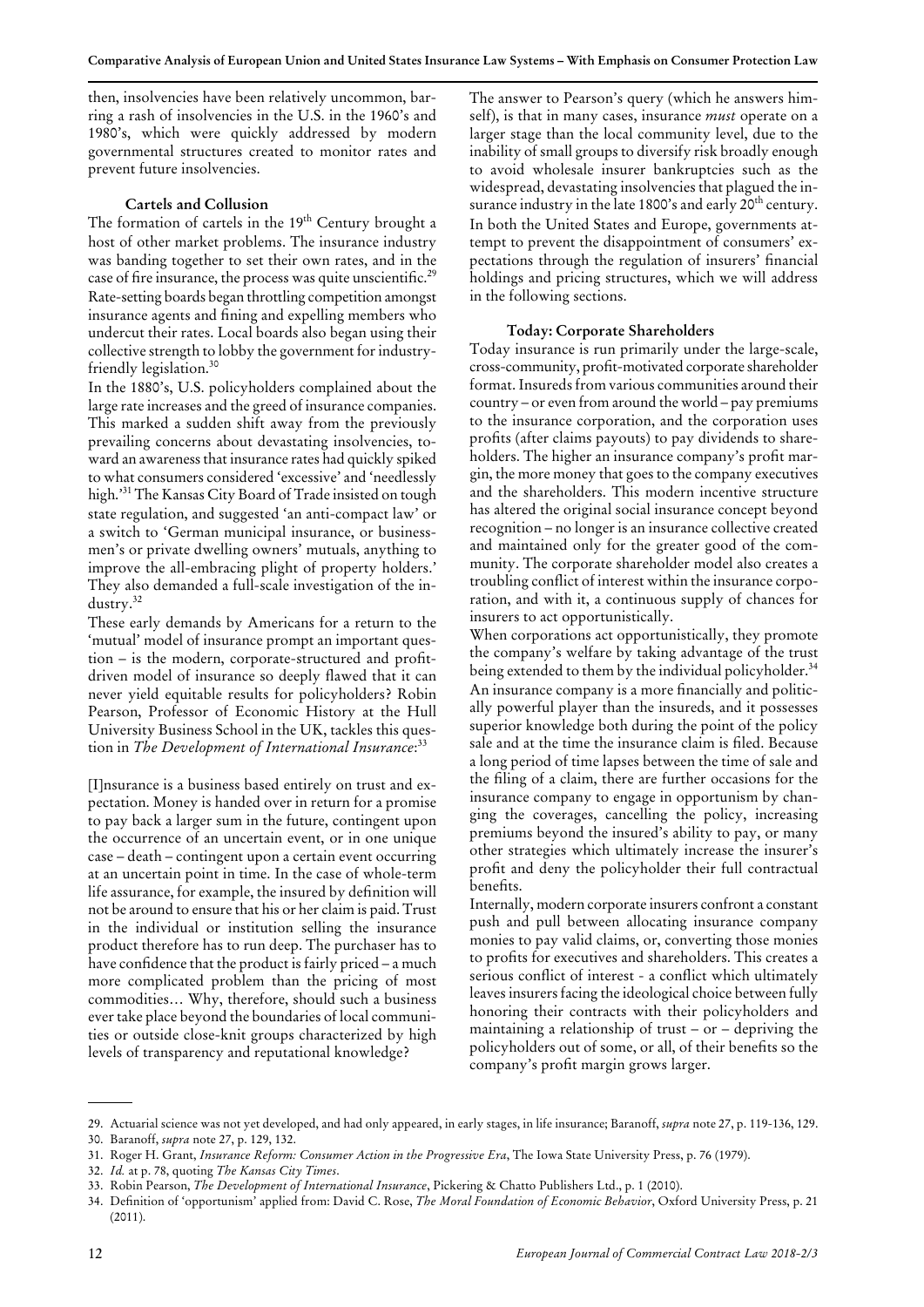This confict of interest has created an incredible motivation for corporate insurers to reject valid claims, and results in a great deal of unfair claims adjusting within the companies' claims administrations. So much, in fact, that about 60 years ago in the United States, an entirely new field of law was created to address these unfair behaviors $35$  – insurance bad faith law.<sup>36</sup> In other jurisdictions, insurance bad faith is addressed more effectively by regulations which are proactively enforced by the government authorities, pre-violation, i.e. preventing the unfair behavior from occurring at all.<sup>37</sup> Therefore, far fewer instances of bad faith arise.

Between the inherent opportunism available to the insurer in the insurer-insured contractual relationship and the conflict of interest which is rooted deeply into the corporate insurance structure, it is highly unlikely that an unregulated insurance market could produce optimal results for an economically healthy society.<sup>38</sup> In fact, what we can observe in the history of insurance demonstrates exactly the opposite. Regulation is absolutely necessary for a healthy, productive insurance market and a wealthier society.

#### **Comparative Statistics for Insurance Markets**

Let us analyze the capital success of the modern, forproft insurance model. In the United States, *more than half of all U.S. bank-held assets belong to insurance companies.* As of the end of 2012, the Life/Health and Property/Casualty insurance industries held \$7.3 trillion in total assets.<sup>39</sup> When one industry is in control of half of a country's banking assets, that industry most defnitely has earned heightened scrutiny from regulators and academics.<sup>40</sup> Besides the potential impact this incredible industry power has on the markets of the United States, more research is necessary to fully understand the profound collective impact this power has on the hundreds of millions of consumers who purchase insurance.<sup>41</sup>

Using the data publicly available, here is a breakdown of the insurance markets of the United States and the European Union. These statistics are from 2016 (and before, as indicated), which means the United Kingdom

was still counted as a part of the EU insurance market (pre-Brexit). In the United States, insurance premiums accounted for 7 percent of the Gross Domestic Product in 2013, $^{42}$  and rose to 7.3% in 2014. In the European Union, 7.19% of GDP was spent on premiums in 2016. $43$ 

**Table 1: Comparative Insurance Statisticsfor U.S. and**  $EU<sup>44</sup>$ 

|                                                                                 | United<br><b>States</b><br>(2014) | European<br><b>Union</b> (2016)        |
|---------------------------------------------------------------------------------|-----------------------------------|----------------------------------------|
| Premium Volume /<br>Premiums Written                                            | \$1.1<br>trillion <sup>45</sup>   | €1.189 trillion<br>or \$1.345 trillion |
| Total Claims Paid/<br>'Losses' <sup>46</sup>                                    | \$810.7<br>billion                | €963 billion<br>or \$1.089 trillion    |
| Average spent per capita \$4,017<br>by policyholders (on<br>premiums, per year) |                                   | €1981<br>or \$2,241                    |
| Insurance premium<br>expenditures as a percen-<br>tage of GDP                   | $7.3\%$                           | 7.19%                                  |
| Number of Insurance<br>Companies                                                | 6,118                             | 3,486                                  |

American insurance consumers spend a noticeably greater amount of their income on insurance, expending about \$4,000 while their European counterparts only spend about \$2,200.

To create further insight, if you subtract the claims paid from the premiums written in a given year, you can roughly estimate how much the industry profts (gross, or before taxes and expenses). In the U.S., \$1.1 trillion minus \$810.7 billion equals \$289.3 billion. In the EU, €1.189 trillion minus €963 billion equals €226 billion. This reveals that the American insurance industry keeps 26.3% of the premiums it brought in for that year, and

<sup>35.</sup> *Comunale v. Traders & General Ins. Co.*, 50 Cal. 2d 654 (1958); *Gruenberg v. Aetna Ins. Co.*, 9 Cal. 3d 566 (1973).

Insurance bad faith is defned as the insurance company's violation of the inherent obligation to act with good faith and fair dealing during 36. interactions with policyholders. Policyholders also owe a duty of good faith and fair dealing to the insurance company, but the feld of law referred to as 'bad faith insurance' refers to the obligation of the insurer. The covenant of good faith and fair dealing requires that a party does not hinder the other party (or parties) from receiving their rightful benefts of the contract.

<sup>37.</sup> Often the body of regulations in a country as a whole have a net deterrent effect on unfair behaviors market-wide, and therefore the burden to prevent insurance bad faith is not pinned entirely on specifc regulations directed toward specifc bad faith actions.

<sup>38.</sup> Tom Baker and Kyle Logue, *Insurance law and Policy: Case and Materials*, Wolters Kluwer Law & Business, p. 580 (2013).

<sup>39.</sup> How to Modernize and Improve the System of Insurance Regulation in the United States, Federal Insurance Office, U.S. Department of the Treasury, p. 1, December 2013. The total amount of assets held by FDIC-insured institutions in 2012 was \$14.5 trillion.

Despite the protests by insurance companies. *MisInsured: Insurance Companies Struggle to Argue They Are Not Important*, Kathleen M. 40. Defever, April 20, 2013, https://misinsured.net/2013/04/20/insurance-companies-struggle-to-argue-they-are-not-important/; *Politico: Insurance Industry – We're Not AIG!*, https://www.politico.com/story/2013/04/rest-of-insurance-industry-were-not-aig-090249; *Morning Consult: The Fed and Figuring Out Insurance*, https://morningconsult.com/2014/06/01/the-fed-and-fguring-out-insurance/. 41. Most Americans purchase some form of insurance –particularly auto insurance, which is required by law.

All US insurance fgures in Table 1 are for the year 2014, and do not include health insurance. *The Insurance Fact Book 2016*, Insurance 42. Information Institute.

<sup>43.</sup> All EU insurance fgures in Table 1 are for the year 2016. *European Insurance in Figures – 2016 Data*, Insurance Europe at http://www.insuranceeurope.eu.

<sup>44.</sup> Monetary Unit conversions derived from prevailing rates of December 2018, OANDA Currency Converter, OANDA Corporation.

<sup>45.</sup> Incidentally, this fgure remained unchanged, and in 2016 was also \$1.1 trillion.

Interestingly, in EU fnancial reports, the term "claims paid"is used, but in U.S. publications, they are more sinisterly characterized as 46. 'losses' (in the Property/Casualty industries), further highlighting the mentality of the American corporate shareholder-driven environment.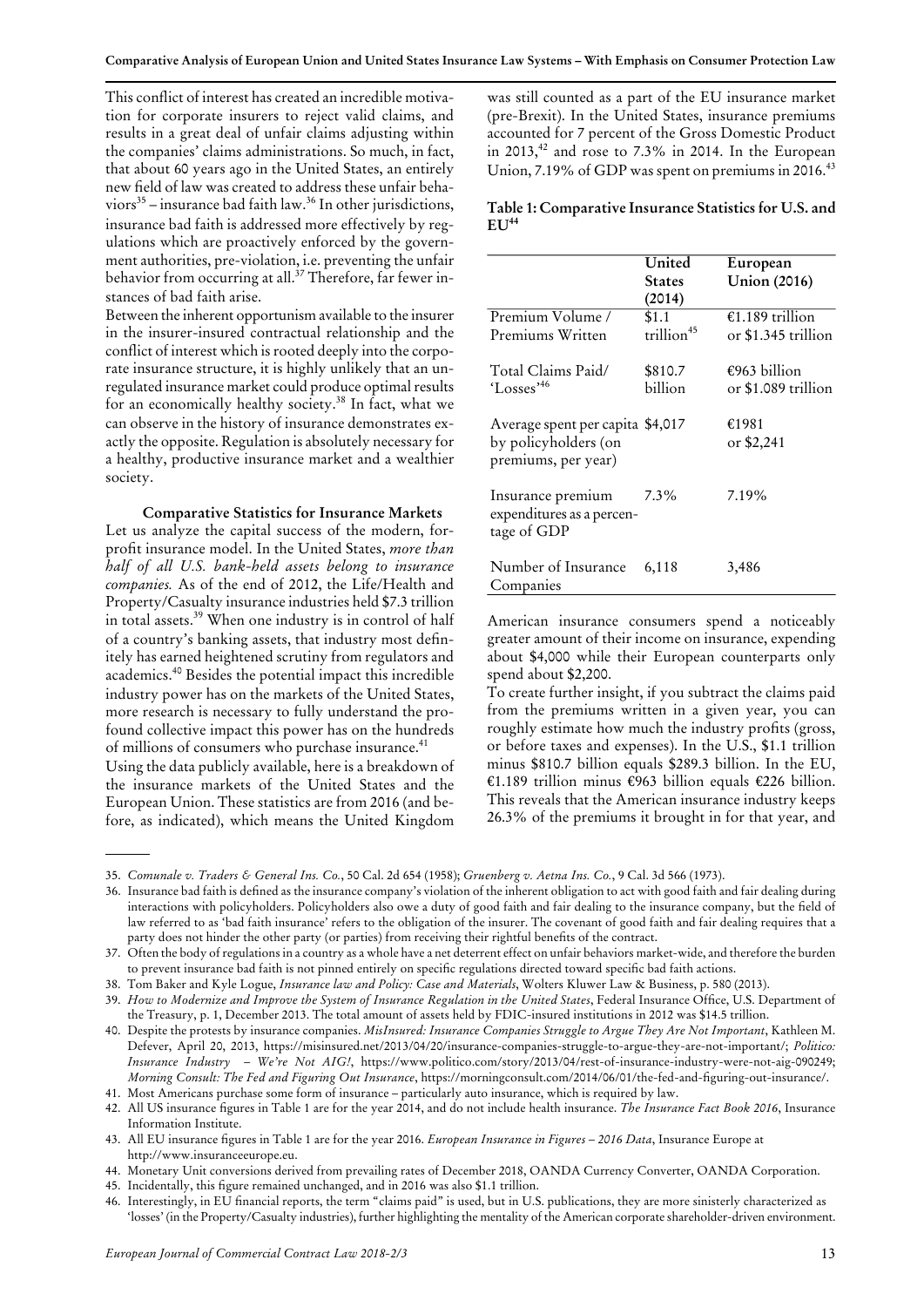the European insurance industry keeps only 19% of the premiums it brought in for that year (again, gross,<sup>47</sup> not net).<sup>48</sup> The reader should note that this simple math does not speak to the individual experiences of any particular insurance company, and the fgures will vary widely from year to year, depending on the amount and value of claims.<sup>49</sup>

However, what we can take away from these numbers is that the American insurance industry is, recently, 7.3% more proftable than the European insurance industry. U.S. insurers are managing to retain, and thus proft, 7.3% more on their policy sales than their European counterparts. As the data and analysis provided here strongly suggests, this is primarily due to the weaker state of the U.S. insurance industry consumerlegal protections, when compared to the EU.

### **Law and Legal Systems – Introduction to Legal Terms and Concepts of the U.S. and EU**

Laws and regulations derive from many different sources. The U.S. is known for having a common law system, which, at its core, meanslaws derive from court decisions. Continental Europe is largely known for the civil law system, meaning laws derive from the drafting of legislators. Of course this is an oversimplifcation, as in the U.S. there are also codes and statutes written by legislators, and in the E.U. there are also court decisions which are adapted into the codifed law.

What is important to understand when comparing U.S. and EU laws is that terms vary, even when they are used to describe the same subject, and laws are grouped under categories with different parameters. For example, European Union laws are classifed as either private or public law. For the most part, there is no such distinction in the American legal system.<sup>50</sup> Instead, American law is mostly divided between legislatively-created law and judicially-created law (although this is not a division popularly employed in discussions). Legislatively-created law roughly correlates with the European concept of public law, because it entails statutes and administrative codes. Judicially-created law, or case law written by the courts, loosely correlates with EU private law.<sup>51</sup>

European attorneys also speak of differences between contract law and commercial law. In the American system, this distinction is never used.In fact, the laws which apply to commercial endeavors, such as the Uniform Commercial Code, also address principles of contracts within the body of the text. Contracts and commercial law are considered inextricably intertwined concepts.

## **U.S. Legislative Drafted Law: Codes, Statutes, Regulations**

#### **United States Codifed Law and Insurance**

In the U.S., insurance law derives from both court decisions (also called case law) and legislation. American law is broken down into hierarchical categories. At the top, there are international treaties. Second are the Federal Regulations. Next are the state codes and statutes of each individual state of the union. Then there are smaller units at the county, city, municipal, and township level, but these do not directly regulate insurance and therefore are not useful for discussion here. American codifed insurance law derivesfrom U.S. Federal Regulations and State Codes.

The impact of Federal Regulations on the U.S. insurance law system is minimal, which is an anomaly in the American legal system, where existing federal regulations always supersede state regulations. There are two reasons for this – first, the U.S. Constitution provides that unless the federal government has an overriding reason to take control of a particular feld of regulation, the states have the automatic power to manage as they like.<sup>52</sup> The federal government does frequently regulate commerce when that commerce has significant interstate impacts.<sup>53</sup> For example, federal gun laws had to be rewritten so they impacted only the guns that moved in interstate commerce (i.e. they are regularly sold across state lines).<sup>54</sup> The same reasoning applies to the federal highway system and federal farming regulations (crops are sold across state lines).<sup>55</sup>

U.S. Federal Regulations have little impact on the business of insurance, despite the obvious significant contacts insurance has with interstate commerce. The second reason for little federal regulation is that the Supreme Court has granted an exception to the insurance industry. At one time, insurance was a local product. Policies were sold to local residents and covered their local properties, typically in the mutual insurance format. At the time, the federal government was content to let the states monitor

For our purposes, the gross fgures are more important than net fgures. To understand the impact insurance costs have on consumers, 47. we need to understand how much the consumers' costs are, per capita, in comparison to their counterparts in the EU or U.S. The amount of taxes or expenses an insurance company incurs does not change the fact that they are making a higher or lower per capita, percentage proft from individual policyholders.

<sup>48.</sup> This is oversimplified because the very nature of insurance is that the investments over the years garner significant income that offsets particularly unproftable years, and the role these investments play in yearly proft/loss ledgers depends heavily on the type of insurance. The numbers provided here are overall averages for all insurance lines (not including reinsurance).

Especially in the more unpredictable property insurance industry, where one natural disaster can turn an expected proftable year into a 49. loss.

Except in the realm of International Law, where the international laws applying to individuals are considered 'public' international law, 50. i.e. Universal Declaration of Human Rights and the Torture Victim Protection Act, and the international laws applying to commerce are not, i.e. the United Nations Convention on Contracts for the International Sale of Goods.

<sup>51.</sup> Thomas *supra* note 4, p. 379.

<sup>52.</sup> The powers not delegated to the United States by the Constitution, nor prohibited by it to the states, are reserved to the States respectively, or to the people.' U.S. Const. amend. X.

<sup>53.</sup> *Gibbons v. Ogden*, 22 U.S. 1 (1824).

*United States v. Lopez*, 514 U.S. 549 (1995), Gun-Free School Zones Act of 1990 overturned and rewritten as Federal Gun Free School 54. Zones Act.

<sup>55.</sup> *Wickard v. Filburn*, 317 U.S. 111 (1942).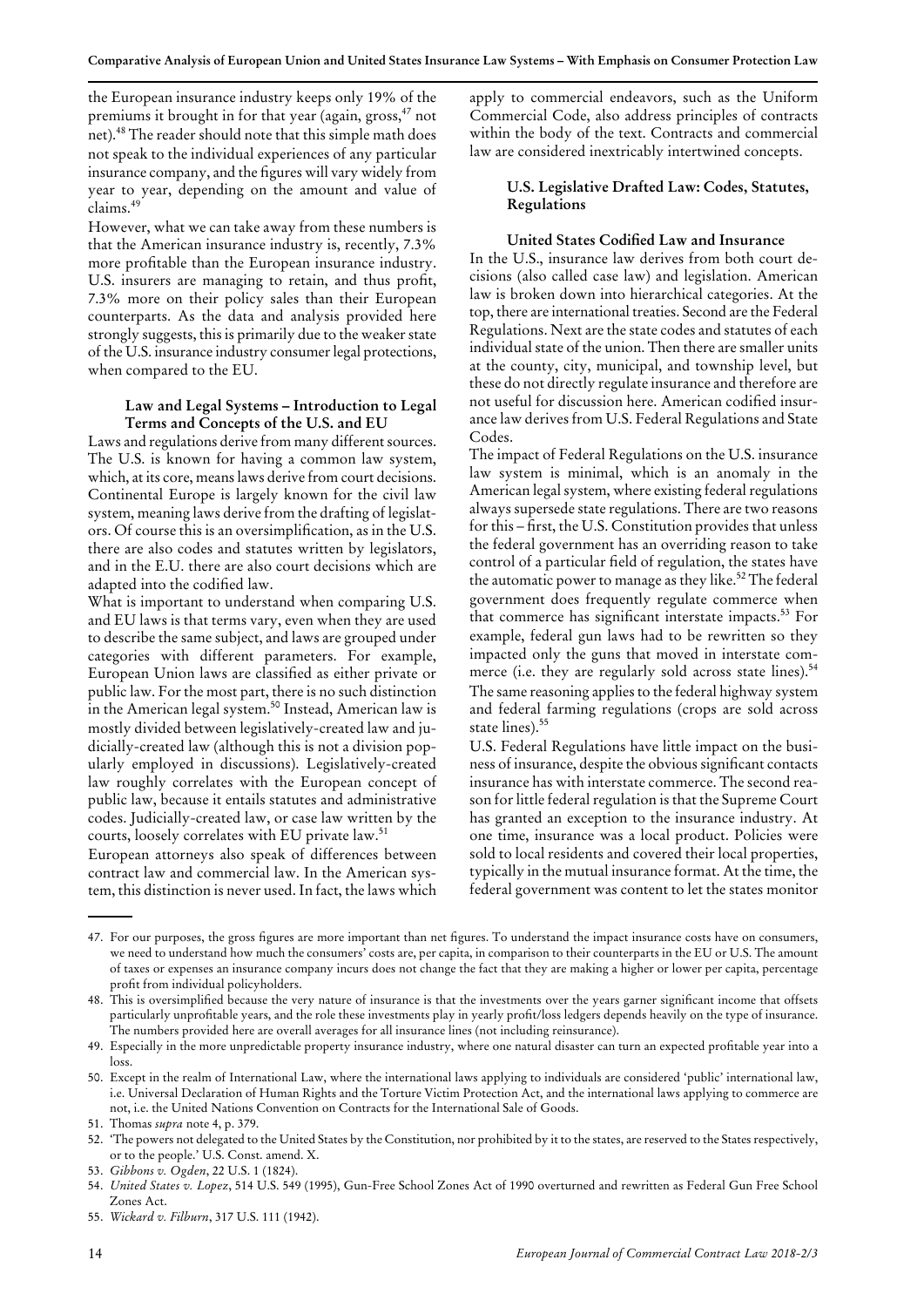insurance. Over the years, court decisions confirmed that insurance was a traditionally state-regulated industry.<sup>56</sup> By the time the federal government noticed that insurance had grown into a mostly interstate product, the states had already been monitoring the industry for nearly a century. The federal government was at a crossroads – should they create regulations to harness this growing industry, or should they just bow to the state statutes which were already being applied? The federal government (ultimately) chose to let the states continue to regulate the insurance markets.

In 1944, the frst time the Supreme Court considered regulation of the insurance industry, they determined it was defnitely interstate commerce and Congress did have the ability to regulate the transactions that crossed state lines.<sup>57</sup> However, in response to this decision, Congress passed the McCarran Ferguson Act,<sup>58</sup> which created a new rule: when the federal government decides to regulate insurance, those laws will preempt any state laws which are written to address the same specifc purpose. However, for any topic the federal government has *not* addressed – which is the vast majority of all insurance law – the state rules have precedence. Since then, the U.S. Congress has only addressed a few topics of insurance, such as terrorism insurance, flood insurance, employee retirement plans, and group health and disability coverages. But for the most part, insurance continues to be regulated entirely at the state level.

The Supreme Court's decision in *South-Eastern Underwriters* and the subsequent passage of the McCarran Ferguson Act had another crucial, signifcant impact on the insurance law landscape of the United States – effectively, they created an industry-wide exemption to the Sherman Act, or the U.S. anti-trust laws. Insurance companies are still allowed to trade data with the purpose to increase market stability and prevent insolvencies, which has been a helpful and positive process. However, this naturally raises very grave concerns about the potential for illegal market manipulation.

After the fnancial crisis in 2007-2009, during which American International Group (AIG), the world's largest insurance frm, nearly collapsed, the Congress stepped in once more and enacted the Dodd-Frank Act. Dodd-Frank was intended to strengthen U.S. Federal supervision of the fnancial sector, including the business of insurance. The Act created the Federal Insurance Office (FIO) and granted it the authority to monitor all aspects of the insurance industry and report regulatory gaps.

However, the FIO is only authorized to act in an advisory capacity, and has not yet had any signifcant impact on the current state of the American insurance law landscape.

#### **State Regulations and Insurance Codes**

The frst comprehensive state insurance code was passed in 1849 in New York. In 1855 Massachusetts established an independent insurance department managed by life and fre insurance company managers, and endorsed by consumers. Four yearslater New York would be the frst state to create a government insurance department.<sup>59</sup> In 1871 all of the state insurance regulators began meeting in a group called the National Convention of Insurance Commissioners (NCIC), which would later become known as the National Association of Insurance Commissioners (NAIC).<sup>60</sup>

Since then, states' insurance regulations have evolved at different speeds and with varying levels of success. The individual states of the U.S. have vastly divergent insurance regulation schemes.<sup>61</sup> Drawing meaningful comparisons is quite diffcult, because even if you manage to locate the insurance codes of every state and study them, this will do nothing to reveal how and to what extent these codes are actually enforced. Enforcement depends upon the existence of the State Insurance Commissioner (not all states and territories have one<sup>62</sup>), the level of funding and resources the Commissioner's office receives, the willingness of policyholders to report their grievances to the Commissioner or bring their complaint to court, and the pro-consumer activities of the Commissioner. Further, as illustrated in a side-by-side state comparison in Table 2, the feld of consumer protection law, viewed as a whole, is weak.<sup>63</sup>

#### **State Enforcement of Insurance Regulations**

In the early days of corporate-shareholder insurance companies, state legislatures failed to enact laws that provided enhanced insurance consumer protection. Consumers were constantly sold worthless policies by illegal insurance operations and overcharged for poor coverage. In the late 1800's, many concerned insureds and government officials advocated for a switch to government insurance programs like those in western Europe. While ultimately those programs would not be created, a sort of compromise was reached when numerous mutual insurance programs became available.64 Called 'fraternals' at the time, they employed few salaried employees, the policyholders participated in the company's

<sup>56.</sup> *Paul v. State of Virginia*, 75 U.S. 168 (1868).

<sup>57.</sup> *United States v South-Eastern Underwriters Association*, 322 U.S. 533 (1944).

<sup>&#</sup>x27;[N]o act of Congress shall be construed to invalidate, impair, or supersede any law enacted by any State for the purpose of regulating the 58. business of insurance… unless such Act specifcally relates to the business of insurance.'; 15 U.S.C. §1012(b).

<sup>59.</sup> Grant *supra* note 31, p. 4.

<sup>60.</sup> National Association of Insurance Commissioners (NAIC), https://www.naic.org/index\_about.htm.

<sup>61.</sup> Despite the fact that state officials generally adopt model insurance codes from the National Association of Insurance Commissioners (NAIC), which is tasked to promote uniformity.

<sup>62.</sup> Or, not one that is dedicated solely to the administration of insurance.

<sup>&#</sup>x27;[The reason consumer insurance law had not been signifcantly developed is] the fact that small and medium-sized enterprises are in just 63. as weak a position as are consumers.' Heiss, *supra* note 2, p. 39; 'The NAIC has been quite successful in promoting uniformity for fnancial solvency and the requirements for filing of financial information, but has not achieved much uniformity in the area of consumer protection.'; Thomas *supra* note 4, p. 384.

<sup>64.</sup> Corporate insurers worked to ensure that mutuals would not become popular, as they were worried their creation would hurt their profits. They also fretted about the possibility of the government creating publicly-sponsored insurance programs. Grant *supra* note 31, p. 44.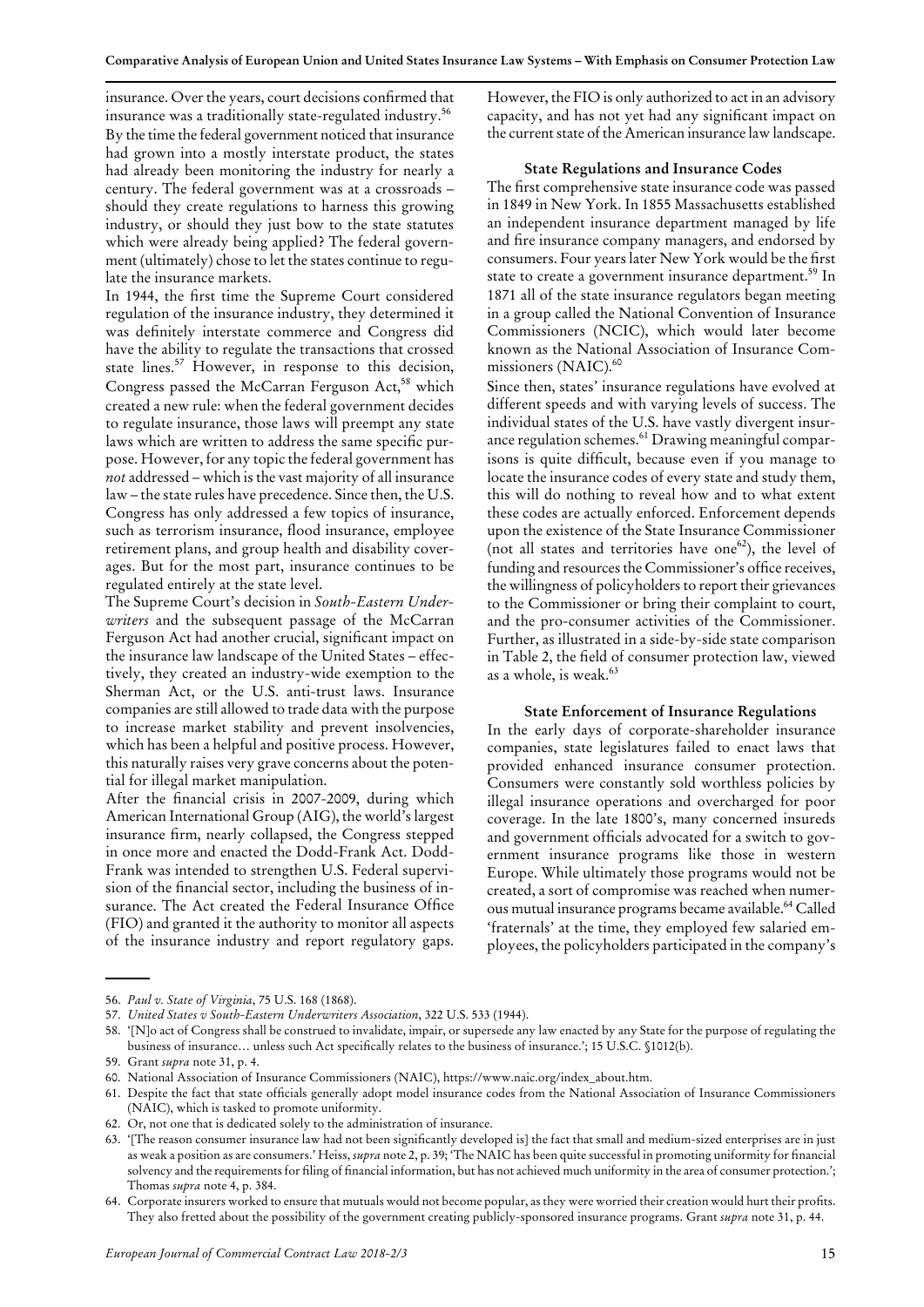operations, and the overhead costs were low –hence, the coverage was very affordable.<sup>65</sup>

At the turn of the twentieth century, the newspaper industry published several searing exposés about the greed and mismanagement of life insurers, detailing their false marketing schemes, revealing their lavish spending on legislative lobbying, and uncovering their threats to sue policyholders who would not accept settlement offers.<sup>66</sup> In 1905 lawmakers launched what was the largest insurance industry investigation to date, called the New York Armstrong investigation.<sup>67</sup> The investigation was widelypublicized and resulted in legislative reforms in many states, particularly mandatory insurance contract terms and controls on internal insurance company operations. Prior to the New York Armstrong investigation, State Insurance Commissioners were only concerned with 'mundane procedural matters,' and 'did not view their office as a tool to advance reform'.<sup>68</sup> Commissioners were not motivated to advocate for consumer protection because they were often insurance industry managers who took on the Commissioner's post for a short time, only to return to the industry for a prestigious and high-paying job.69 Commissioners were more focused on solvency than consumer affairs. In the early  $1900's$  – particularly during the presidency of Theodore Roosevelt - who was known asthe 'trust-busting' president because he initiated reformsto break up monopolies which were manipulating the market and taking advantage of consumers – some notably consumer-oriented Commissioners appeared. Unfortunately, they were few in number, and unable to exact long-lasting change.

Today, Insurance Commissioners continue to play a major and important role in the enforcement of state insurance regulations, but the vast majority of their proactive enforcement focuses on solvency, rate regulations, and fraudulent claim prosecution.<sup>70</sup> Commissioners rarely extend their actions past these main subjects, despite their explicit, codifed ability to do so. Often scholars and industry analysts view the American insurance consumer protection landscape as a well-saturated model<sup>71</sup> upon which to base new regulatory structures, i.e. See Chinese consumer insurance law which is largely based on the American model. However, the mere existence of welldeveloped U.S. consumer protections is misleading, due to the system-wide failure of enforcement.

State solvency regulations do in fact protect customers from unreliable insurance companies becoming insolvent and leaving policyholders with no value to show fortheir payments. However, while insolvency was historically a serious economic concern, it has rapidly decreased over the years to the point that fewer than ten insurers face potential insolvency during any given year –to add perspective, this is less than  $1\%$  of the industry.<sup>72</sup> Rate regulation is an equally important task, although the effectiveness of insurance commissioners regulating unreasonable premium increases is questionable in most U.S. states, due to most commissioners regulating excessive rates only after the rates have already been in use and negatively impacted millions of consumers.<sup>73</sup>

While insurance commissioners do have the ability to pursue insurance companies for their violations of the state codes which protect the consumer, it is unusual for them to do so.<sup>74</sup> Some states adopt model rules drafted by the National Association of Insurance Commissioners (NAIC) for consumer protection, such as the Unfair Trade Practices Act (UTPA) and the Unfair Claim Settlement Practices Act (UCSPA). While this is positive progress toward protection of consumers, it should not be assumed that mere adoption of these model laws translates into protected American consumers.

For example, in the year 2010, despite 130,000 complaints being received by Insurance Commissioners nationwide,

67. Grant *supra* note 31, p. 30-32.

69. *Id*.

<sup>65.</sup> Grant *supra* note 31, p. 26.

<sup>66.</sup> This writer found these complaints remarkable similar to the very same grievances which are heard repeatedly in the United States today.

<sup>68.</sup> Grant *supra* note 31, p. 134.

<sup>&#</sup>x27;The NAIC has been quite successful in promoting uniformity for fnancialsolvency and the requirementsfor fling of fnancial information, 70. but has not achieved much uniformity in the area of consumer protection… Insurance regulation in the US historically has been concerned about insurer solvency.'; Thomas *supra* note 4, p. 384; An overview of the NAIC's table of model regulations reveals 2.5 times more model regulations drafted to address insurance company and market administration (including solvency), than regulations which touch on consumer protections. Only a handful of the modelrules are dedicated solely to consumerissues.In comparison, there are approximately 43 regulations primarily addressing solvency, and an additional 149 addressing market/company administration.

<sup>71.</sup> Thomas *supra* note 4, p. 390.

<sup>72.</sup> The Guide to Understanding The Insurance Industry 2009-2010, AM Best, p. 7 (2009); Insurance Facts and Stats: An Introduction to the *Insurance Industry*, AM Best, p. 51-55 (2012).

<sup>73.</sup> Rate regulation originated as a means to ensure insurer solvency and the insurer's ability to pay claims. Today, however, it is mostly used to curtail unreasonable rate increases. The majority of state commissioners practice 'use and fle' regulation, meaning the insurer can use the rate before the commissioner has the opportunity to review it, so long as they eventually file it with the Office of the Insurance Commissioner. In fle-and-use regulation, the commissioner requires the rate is fled before it is used, but the Commissioner will not necessarily review it before it automatically becomes available for use. The third method is 'prior approval', which requires the rate be approved before it can be used - this is obviously more protective of the consumer, but unfortunately is the most rarely employed.

There are exceptions, but the Commissioners who do occasionally enforce consumer protection provisions typically only do so when 74. private litigation on a particular issue becomes so overwhelming that the issue cannot be ignored. Then, the one-time sanctions imposed on insurers in these situations are, over the long term, merely a minor inconvenience to the insurance company. This is evidenced by a historical trend of sanctioned insurers temporarily ceasing the cited offensive behavior, only to then reengage in the behavior again a decade or so later. This cyclical behavior tends to indicate that the punishment was not a severe enough deterrent for the complete cessation of the proftable behavior.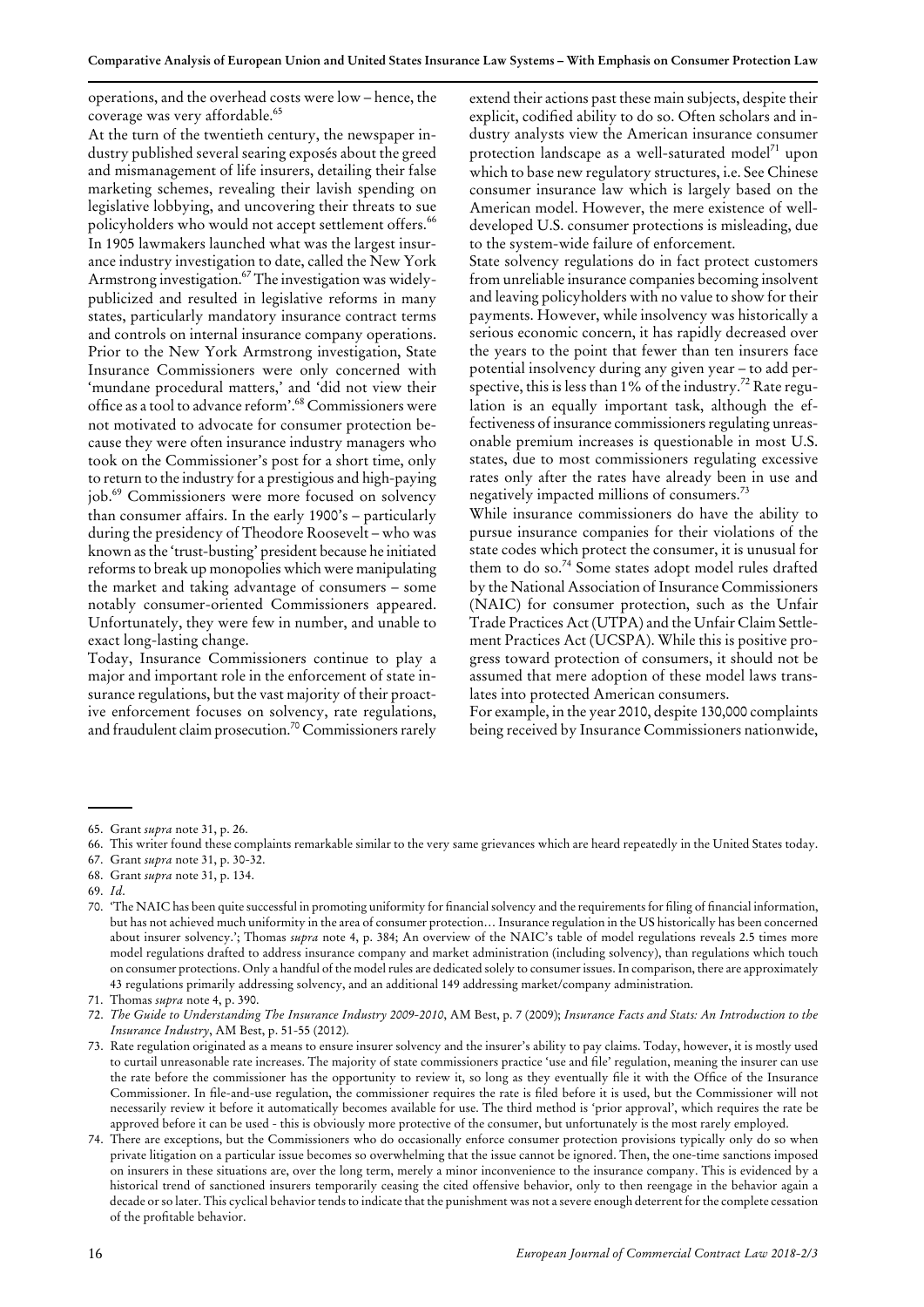only 85 of those complaints resulted in the imposition of fines.<sup>75</sup> In 2017, only 46 fines were imposed.<sup>76</sup> Further, if you consult an attorney specializing in consumer insurance claims, they will report 1) most consumers do not fle their complaint with the Insurance Commissioner, and therefore the reported statistics are deceivingly low and 2) those who do fle receive little attention to their grievance. If complaints are not receiving their due attention, it is a natural result that they will not be developed and investigated to the point where a fine is imposed.<sup>77</sup> While the Insurance Commissioner does help to create a more fair landscape for the consumer at the macroeconomic, market level by monitoring solvency and rates, the remainder of the active regulation of the insurance contract between the insurer and the policyholder is left entirely to the insured/policyholder who is forced to fle a lawsuit to receive redress. This default position –which leaves the regulation of the contractual relationship between the insured and insurer entirely to the courts and application of judicially-created case law –is a critical weakness in the American regulation structure.

## **Jurisprudence, or Common Law Created by the Courts**

Judicially-created law in the United States, otherwise known as 'case law', is a key part of the U.S. regulatory system. While American attorneys do consult legislatively-drafted statutes and regulations, the specifc directions on how these laws are meant to be applied are found in the case law. Every jurisdiction has different case law it is bound to follow, and when there is a lack of interpretive cases for a specifc regulation or legal principal, the court has the option to either borrow from other jurisdictions or create their own, new case law. Lower courts are bound to follow higher courts – for example, a U.S. Supreme Court decision is binding on all courts in the United States.

When an insured is considering fling suit in a court of law, the frst thing their attorney must analyze is which jurisdiction (i.e. U.S. state) is appropriate based on contacts with the dispute, and which jurisdiction is likely to reach a favorable result based on the current state of case law/ jurisprudence. Often there is not much flexibility, such as with property insurance claims, since the property islocated in a specifc jurisdiction. However, with health or disability claims, the claimant may have moved between two or more jurisdictions during the medical treatment or disability period. There is a great deal of 'gamesmanship' during this process, with both the consumer attorney and the insurance defense attorney seeking to secure a favorable jurisdiction for his/her client. If insurance regulation was handled at the federal level rather than the state, this step in the process could be eliminated and the litigation timeline would often be shortened by weeks or months.

When insurance regulations are not enforced by the government regulators, the insurance consumer is faced with the reality that they must hire an attorney and fle a lawsuit. This 'forcing' of the insureds to fle suit in an attempt to trigger the enforcement of regulations is particularly problematic due to the extreme expense of the U.S. judicial system and the incredible wealth inequities of American society. Statistics show that the vast majority of Americans have some form of insurance, most particularly auto and homeowners insurance.<sup>78</sup> The high insurance market saturation rate means the statistical odds of an American having an insurance claim, and then dispute, are very high. However, the median household income in the U.S. is  $$57,617<sup>79</sup>$  and the average cost of insurance litigation is between \$10,000 and \$35,000 per year.<sup>80</sup> Consequently, for nearly every household in America, except perhaps the upper 0.5% of income earners, paying for costly litigation 'out of pocket' is simply not an option.

There is one alternative to costly hourly litigation - some grieved insureds do manage to locate and hire a contingency attorney. Plaintiff's contingency attorneys work on the premise that they will not get paid for their services unlessthey bring the dispute to a positive result (whether a monetary settlement for the insured or a verdict/decision in the insured'sfavor). However, this option is not readily available to the majority of insurance policyholders because plaintiff's insurance attorneys are only able to accept the suits which exhibit the most egregious behavior by the insurer, so they can maximize their odds of success and the ability of the settlement or verdict monies to reimburse them fully for their services.

Even in the event that a policyholder manages to locate a willing contingency attorney, they remain incredibly reticent to fle suit, because they are already suffering the stress of some ill which has befallen them (for which they had purchased insurance,<sup>81</sup> and the added stress of a lawsuit is overwhelming). When insureds have not received the insurance benefts they paid for to 'make them whole again', they are experiencing elevated stress levels due to the unfortunate event and the inability to recover fnancially, mentally, physically, and emotionally. To a consumer so-situated, the idea of pro-

<sup>75.</sup> Thomas *supra* note 4, p. 383.

*Dispositions Regarding Closed Confrmed Consumer Complaints as of November 29, 2018*, National Association of Insurance Commis-76. sioners 1990-2018.

<sup>77.</sup> Insurance Commissioners focus on regulating the insurer claims processing which is either non-responsive to the consumer or takes an unreasonable amount of time, because these aspects of a claim are more simple to regulate without a time-consuming, fact-intensive investigation.

<sup>78.</sup> Despite comprising only 4.4% of the world population, Americans buy nearly 36% of all the insurance sold in the world in one year. *MisInsured: Who in the World Buys the Most Insurance?*, Kathleen M. Defever, December 31, 2014, https://misinsured.net/2014/12/31/whoin-the-world-buys-the-most-insurance.

<sup>79.</sup> United States Census Bureau, 2016.

Assuming the case is not settled in less than one year, and assuming active attorney litigation for each year. Figure based on research by 80. the University of Denver'sInstitute forthe Advancement of the American Legal System and author's own observations; *Excess and Access: Consensus on the American Civil Justice Landscape*, p. 16.

<sup>81.</sup> I.e. disabling condition, destruction of home by fre, auto accident which leaves them injured, etc.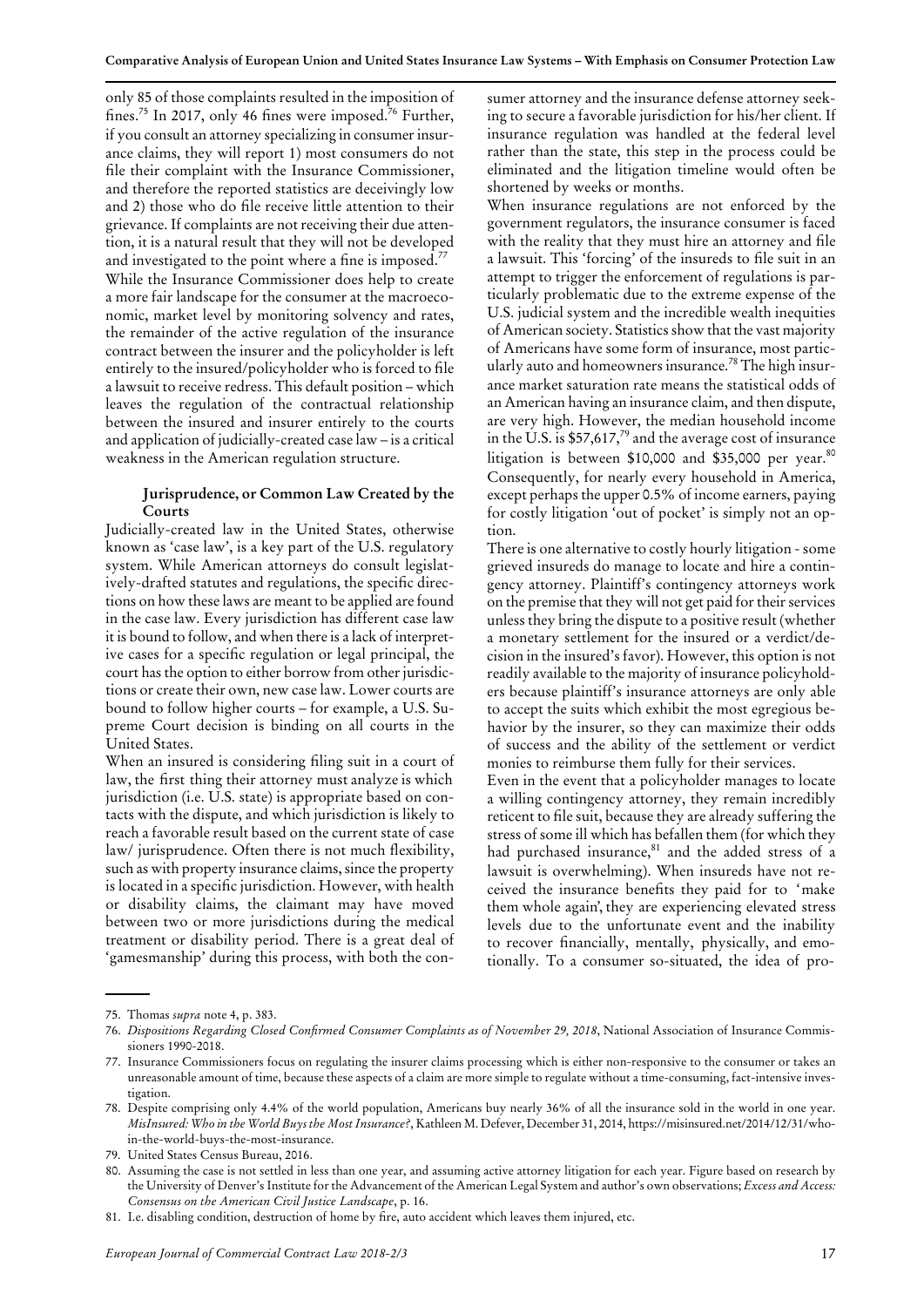tracted $^{82}$  litigation is often too unbearable to contemplate, particularly with no guarantee of success.

## **Comparing the States**

As mentioned above, the National Association of Insurance Commissioners (NAIC) is the non-governmental, regulatory-support organization tasked with the creation of model insurance codes (which the states may then decide to adopt). The NAIC is composed of each state's Insurance Commissioner. The primary insurance consumer protection laws which have been drafted by the NAIC are the Unfair Trade Practices Act (UTPA) and the Unfair Claim Settlement Practices Act (UCSPA). The Unfair Trade Practices Act has been largely adopted by the states, with some exceptions. The UTPA addresses unfair, misleading, or fraudulent insurer actions both before and during the contracting process, i.e. policy marketing and sales. The UCSPA addresses'Unfair claims settlement practices', such as insurers repeatedly denying valid claims based on unfair or incomplete investigations. Both the UTPA and the UCSPA address not only singular insurer actions, but also larger, industry-wide patterns which become established business practices. State adoption and implementation of the UTPA and UCSPA varies widely, but unfortunately the low enforcement rates result in overall disappointing results for the consumer.

In California, the insurance code is the most extensive of all the states. There are 5 divisions<sup>83</sup> and one section of general rules, totaling 509 clauses. The California Insurance Commissioner is an elected $84$  official who is nationally-known for a higher likelihood to keep large corporate interests in check and actively monitor the costs of policies sold within the state. California courts have considered more insurance law cases than any other state, so the jurisprudence is vast and often consulted by courts based throughout the United States (and territories).

|                                         | Table 2: Comparative Insurance Statistics for California, Alabama, and Mississippi: The Unfair Claims |  |
|-----------------------------------------|-------------------------------------------------------------------------------------------------------|--|
| <b>Settlement Practices Act (UCSPA)</b> |                                                                                                       |  |

|                                                                                        | California                                                                                                                                                                                                                                                                                                                                                                                                                                                                                                                                                                                            | Alabama                                                                                                                 | Mississippi                                                                                                                                                                                                           |
|----------------------------------------------------------------------------------------|-------------------------------------------------------------------------------------------------------------------------------------------------------------------------------------------------------------------------------------------------------------------------------------------------------------------------------------------------------------------------------------------------------------------------------------------------------------------------------------------------------------------------------------------------------------------------------------------------------|-------------------------------------------------------------------------------------------------------------------------|-----------------------------------------------------------------------------------------------------------------------------------------------------------------------------------------------------------------------|
| <b>UCSPA</b><br>Adopted?                                                               | $Yes + additional regulations$                                                                                                                                                                                                                                                                                                                                                                                                                                                                                                                                                                        | No, but some similar<br>regulations adopted                                                                             | No, and the<br>Miss. Con-<br>sumer Protec-<br>tion Act has<br>also been<br>held not to<br>apply to<br>insurance<br>claims adjus-<br>ting, leaving<br>insurance<br>consumers<br>with no spe-<br>cific protecti-<br>ons |
| 'Unfair<br>Competi-<br>tion and<br>Practices<br>Defined' In-<br>troductory<br>Language | The following are hereby defined as unfair methods of compe- The following are hereby None<br>tition and unfair and deceptive acts or practices in the business defined as unfair methods<br>of insurance.                                                                                                                                                                                                                                                                                                                                                                                            | of competition and unfair<br>and deceptive acts or prac-<br>tices in the business of in-<br>surance.                    |                                                                                                                                                                                                                       |
| Unfair<br>Claims<br>al Business<br>Practice                                            | (h) Knowingly committing or performing with such frequency No insurer shall, without None<br>as to indicate a general business practice any of the following just cause, refuse to pay or<br>Settlements unfair claims settlement practices:<br>which consti- (1) Misrepresenting to claimants pertinent facts or insurance<br>tute a Gener- policy provisions relating to any coverages at issue.<br>(2) Failing to acknowledge and act reasonably promptly upon with such frequency as to<br>communications with respect to claims arising under insurance indicate a general business<br>policies. | settle claims arising under<br>coverages provided by its<br>policies in this state and<br>practice in this state, which |                                                                                                                                                                                                                       |

If a case cycles through the entire process from initial fling to the end of every likely appeal, the plaintiff is facing stressful litigation for 82. approximately seven to nine years – with no guarantee of ever receiving an award.

<sup>83. 1</sup> General Rules Governing Insurance, 2 Classes of Insurance, 3 Insurance Commissioner, 4 Affordable Housing Entities Risk Pool, 5 Insurance Adjusters; see leginfo.legislature.ca.gov.

<sup>84.</sup> Elected by California voters; http://www.insurance.ca.gov/0500-about-us/01-commissioner/index.cfm.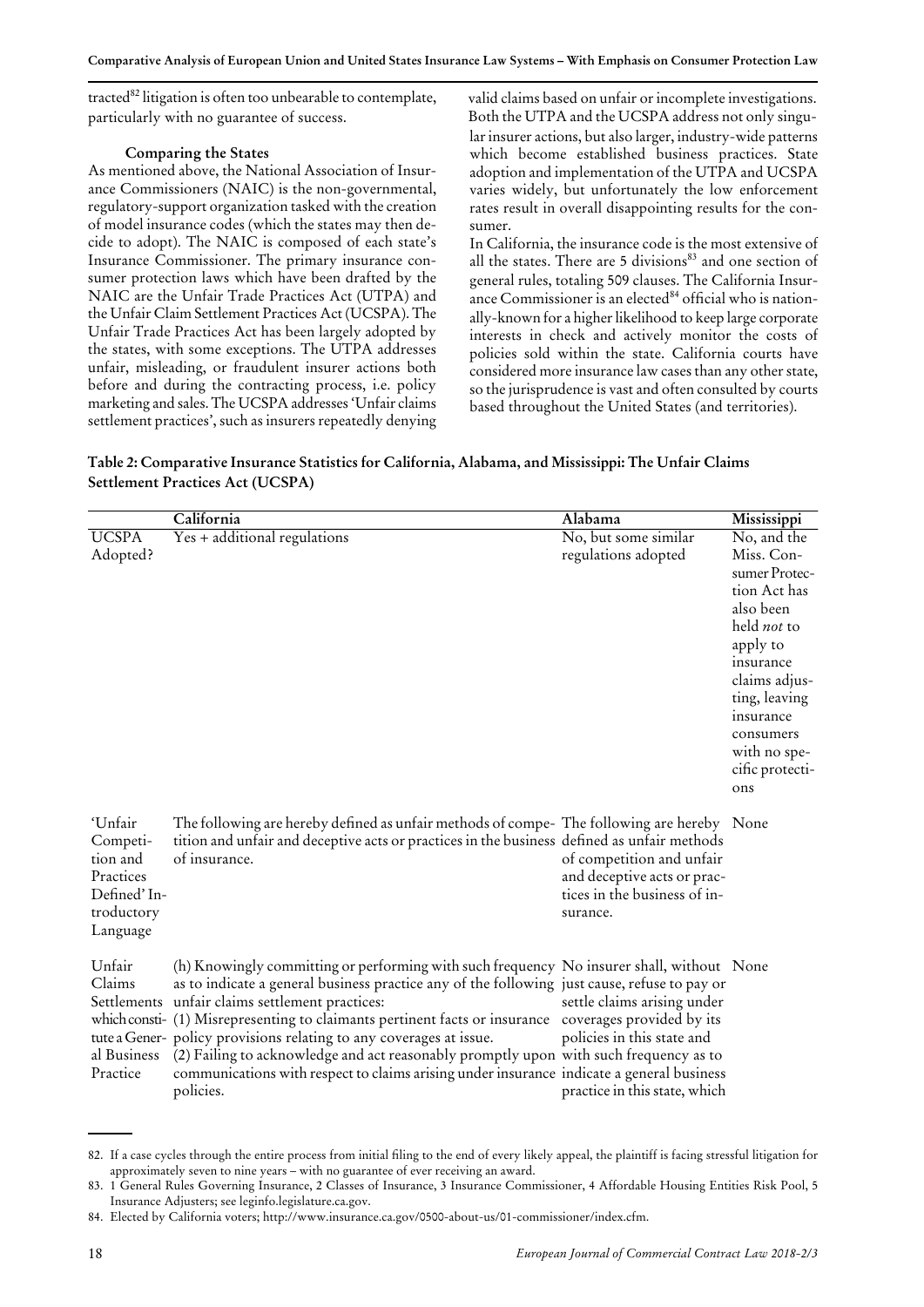(3) Failing to adopt and implement reasonable standards for general business practice is the prompt investigation and processing of claims arising under evidenced by: insurance policies.

(4) Failing to affrm or deny coverage of claims within a rea- in the number of comsonable time after proof of loss requirements have been com-plaints against the insurer pleted and submitted by the insured.

(5) Not attempting in good faith to effectuate prompt, fair, Department; and equitable settlements of claims in which liability has become reasonably clear.

(6) Compelling insureds to institute litigation to recover amounts due under an insurance policy by offering substantially less than the amounts ultimately recovered in actions (3) Other relevant evibrought by the insureds, when the insureds have made claims dence. for amounts reasonably similar to the amounts ultimately recovered.

(7) Attempting to settle a claim by an insured for less than the amount to which a reasonable person would have believed he or she was entitled by reference to written or printed advertising material accompanying or made part of an application. (8) Attempting to settle claims on the basis of an application that was altered without notice to, or knowledge or consent of, the insured, his or her representative, agent, or broker. (9) Failing, after payment of a claim, to inform insureds or benefciaries, upon request by them, of the coverage under

which payment has been made.

(10) Making known to insureds or claimants a practice of the insurer of appealing from arbitration awards in favor of insureds or claimants for the purpose of compelling them to accept settlements or compromises less than the amount awarded in arbitration.

(11) Delaying the investigation or payment of claims by requiring an insured, claimant, or the physician of either, to submit a preliminary claim report, and then requiring the subsequent submission of formal proof of loss forms, both of which submissions contain substantially the same information.

(12) Failing to settle claims promptly, where liability has become apparent, under one portion of the insurance policy coverage in order to influence settlements under other portions of the insurance policy coverage.

(13) Failing to provide promptly a reasonable explanation of the basis relied on in the insurance policy, in relation to the facts or applicable law, for the denial of a claim or for the offer of a compromise settlement.

(14) Directly advising a claimant not to obtain the services of an attorney.

(15) Misleading a claimant asto the applicable statute of limitations.

(16) Delaying the payment or provision of hospital, medical, or surgical benefits for services provided with respect to acquired immune defciency syndrome or AIDS-related complex for more than 60 days after the insurer has received a claim for those benefts, where the delay in claim payment is for the purpose of investigating whether the condition preexisted the coverage. However, this 60-day period shall not include any time during which the insurer is awaiting a response for relevant medical information from a health care provider.

(1) A substantial increase received by the Insurance (2) A substantial increase

in the number of lawsuits against the insurer or its insureds by claimants; and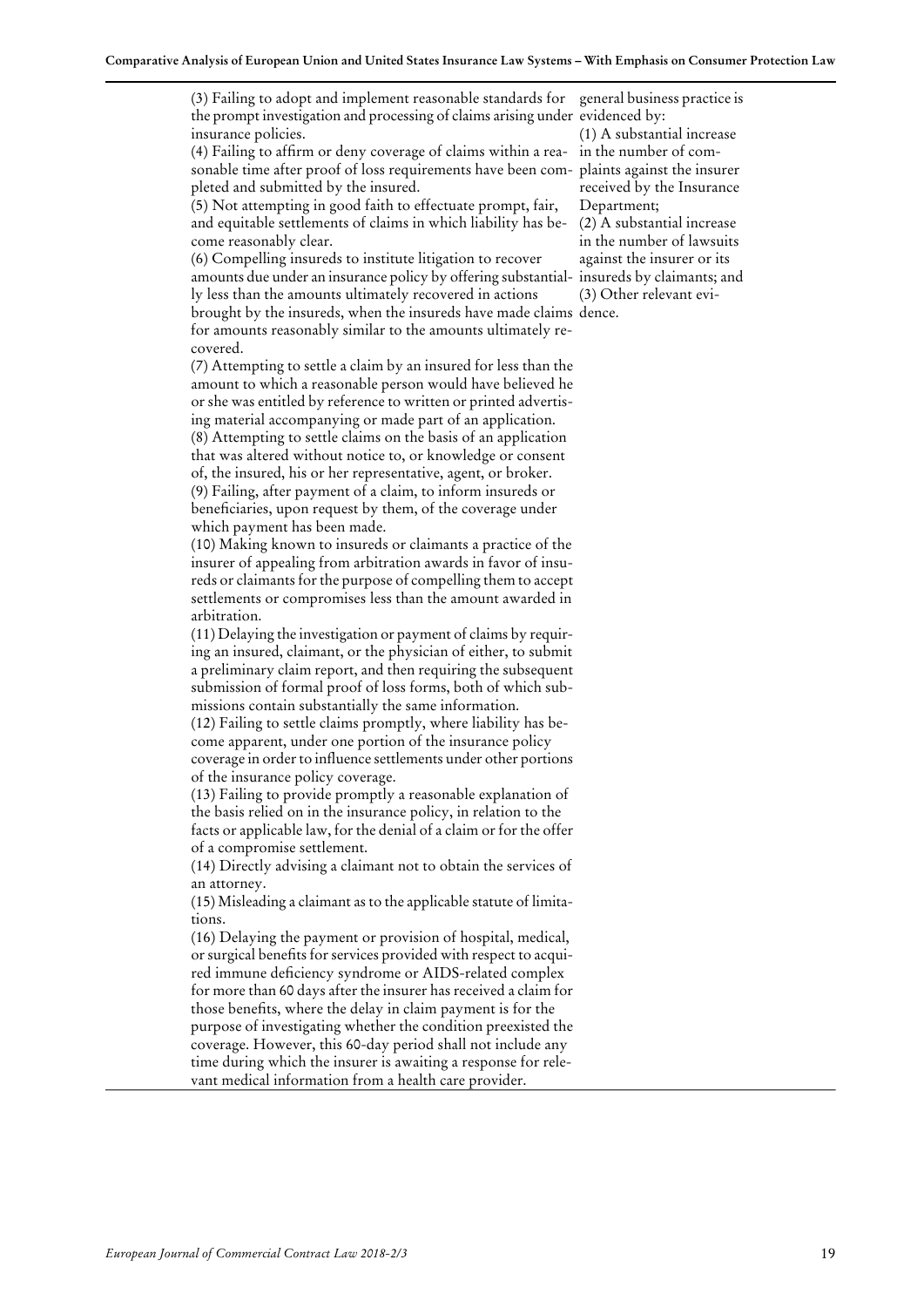By contrast, Guam<sup>85</sup> has no insurance code, the Insurance Commissioner is an appointed official who also acts as the Banking Commissioner, and Guam is not known for active regulation of the state's insurance market.<sup>86</sup> When insurance case law is needed for consultation, they look to the jurisprudence of states like California.

Table 2 illustrates that in some states, like Mississippi, there are no regulations protecting insurance consumers from the deceptive and unfair practices of insurance companies. While Alabama, like Mississippi, has not adopted the UCSPA – the state has generally forbidden unfair and deceptive practicesin the business of insurance. However, the state of Alabama failed to specifcally defne these practices.Instead, they provide that unfair practices can be recognized by 'a substantial number of complaints' or 'a substantial increase in the number of lawsuits'. 87 Therefore, in effect, the State of Alabama has adopted a purely reactionary policy.

While the state of California has adopted a detailed version of the defnition of 'general unfair business practices,' and is widely recognized as the most protective state, California courts have held that only the Insurance Commissioner can enforce the UCSPA. Individual consumers cannot bring lawsuits based on the UCSPA, and a plaintiff's citing to the language of the Act in a lawsuit will not result in a judgment based on a violation of the UCSPA, no matter how clearly the defendant insurer is in violation. Instead, the consumer must rely on the precedential judicially-created case law and common principles of law (addressed in Table 3).

Further, the California Insurance Commissioner traditionally only enforces the UCSPA when – as stated in the Alabama code – a substantial number of complaints or lawsuits become apparent. This nationwide reactionary policy renders the adopted NAIC model codes illusory, and most unfortunately, leaves consumers unprotected.

# **Comprehensive Sample State Insurance Law Landscape: Comparing States**

Due to the lack of federal regulations, an American insurance consumer is only as protected as his or her state provides. Despite the artful drafting of detailed insurance consumer codes, American insurance consumer protection has made little to no progress since the Roosevelt Era, due to the lack of enforcement mechanisms. Consequently, the American insurance consumer must look to judicially-created common law for protection.

Table 3 provides insight into why some states have more developed insurance bad faith case law than others –when the court allows for more types of recoverable damages, the local attorneys are more likely to accept the risk of litigating an expensive insurance contingency claim. For example, when suits for tort are allowed in addition to suits for breach of contract, awards for economic damages are 13.7% higher, and awards for noneconomic damages are 5.6% higher.<sup>88</sup> In states which allow punitive damages, which are money damages awarded to the plaintiff in

|                                                                               | California | Alabama         | Mississippi                               | Michigan        | District of<br>Columbia |
|-------------------------------------------------------------------------------|------------|-----------------|-------------------------------------------|-----------------|-------------------------|
| Recognizes the Insurer's Duty of<br>Good Faith and Fair Dealing <sup>89</sup> | <b>YES</b> | <b>YES</b>      | YES                                       | <b>YES</b>      | NO                      |
| Allows Suit for Breach of Contract YES                                        |            | YES             | <b>YES</b>                                | YES             | NO                      |
| Allows Suit for Tort                                                          | <b>YES</b> | <b>YES</b>      | NO <sub>1</sub>                           | YES             | NO <sub>1</sub>         |
| Extracontractual Damages Available YES                                        |            | <b>YES</b>      | NO <sub>1</sub>                           | NO <sub>1</sub> | NO <sub>1</sub>         |
| Punitive Damages Available                                                    | <b>YES</b> | NO <sub>1</sub> | Only in<br>Extraordinary<br>Circumstances | NO <sub>1</sub> | NO <sub>1</sub>         |
| Attorney's Fees Available to be<br>Awarded to Plaintiff/Consumer              | <b>YES</b> | YES             | NO <sub>1</sub>                           | NO <sub>1</sub> | NO                      |

**Table 3: Comparative Insurance Statistics for California, Alabama, Mississippi, Michigan, and District of Columbia: Judicially-Created Rights / Case Law**

<sup>85.</sup> Guam is an island territory of the United States located in the Pacifc Ocean.

<sup>86.</sup> Of the 56 State/Territory Insurance Commissioners, only 12 are elected. The remainder are appointed by other government officials. http://www.naic.org/documents/members\_state\_commissioners\_elected\_appointed.pdf.

<sup>87.</sup> Alabama Administrative Code r. 482-1-124 to 482-1-125 (2003/2014); 482-12-24 (1971).

Baker and Logue *supra* note 38, p. 117-118, *citing* Browne, Mark J., Pryor, Ellen S., and Puelz, Bob, *The Effect of Bad-Faith Laws on* 88. *First-Party Insurance Claims Decisions*, 33 J. Legal Stud. 355 p. 385 (2004).

<sup>89.</sup> Violation of this duty is called 'bad faith'.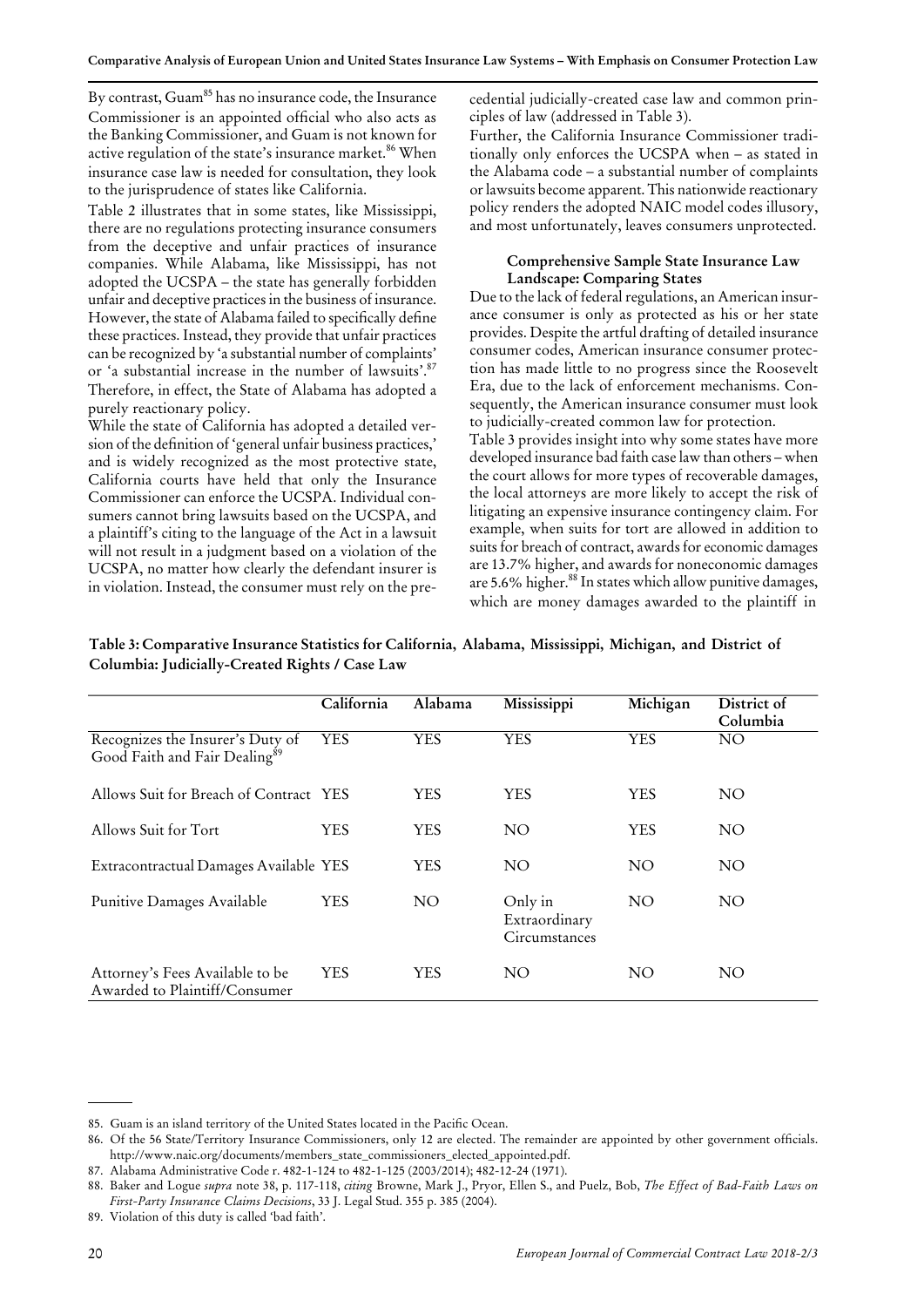order to enact a fnancial punishment on the offending insurance company, attorneys are much more likely to accept risky contingency cases.<sup>90</sup>

To summarize –When an American insurance consumer has been wronged by an insurance company, they 1) are unlikely to receive adequate assistance from their state insurance Commissioner, 2) encounter great difficulty locating an attorney willing to litigate their case, due to the excessive hourly cost of litigation and the high risk of insurance bad faith cases, 3) face disappointing settlement opportunities, due to the unregulated state of the insurance industry which emboldens insurers,<sup>91</sup> and 4) encounter an average of eight years of intense litigation which adds to their post-loss levels of stress.<sup>92</sup> The consumer's view of the American insurance law landscape is grim, and additional attention to these systemic problems is long overdue. As Kenneth S. Abraham, Distinguished Professor of Law at the University of Virginia very aptly stated, '[G]iven the social role and importance of insurance, we may need standards regulating the behavior of private insurers that neither existing common law contract rules nor conventional administrative regulation of insurance have yet shown themselves capable of developing.' 93

# **European Union Legislative Drafted Law: EU Directives, Member State Specifc Codifed Law**

## **European Union Directives**

While the United States suffers from an almost entirely decentralized body of insurance law which is inconsistently applied to the American insurance market by the individual states, the Commission of the European Union has diligently, over the past few decades, promulgated successions of Directives which have created a centralized, controlling body of insurance regulations and a primary advisory body called the European Insurance and Occupational Pensions Authority (EIOPA).<sup>94</sup> In 2002, during the EU's earlier stages of creating a central fnancial supervisory authority, the European Parliament stated that:

'In light of the series of fnancial scandals in the United States evidenc[ing] the failure of the US regulatory network to eliminate the risk of sudden and unexpected fnancial crises… there was absolutely nothing to suggest that Europe was immune to these dramatic crises, especially considering that Europe was in a transitional stage while in the process of moving from a fragmented system of individual national markets to a single unified financial market.' 95

The EU has worked very diligently during the recent decades to create a body of financial regulations that offer protection to European citizens from economic instability, and has looked to the failures of the United States to regulate appropriately –and most recently the resulting economic crash of the great recession of 2007-2009 –as warning signals and instructive lessons.

The developing, centralized body of insurance law correlates with the EU's objective of achieving a single, harmonized European insurance market.<sup>96</sup> Currently, insurance company activity issubject to any situationally-applicable EU discipline, which typically entails Solvency II, the Insurance Distribution Directive (IDD), all 'delegated acts' connecting to and resulting from EU Directives, and EU provisions on consumer protection such as the Unfair Commercial Practices Directive (UCPD) and Packaged Retail and Insurance-based Investment Products Regulation (PRIIPs).<sup>97</sup>

The EU laws which apply to insurance are promoted by the insurance supervisors of the EU member states, which collectively comprise the International Association of Insurance Supervisors(IAIS). The IAIS actsin a consultative capacity for member states during this transition period in which the states regulators are tackling the integration of the relatively new EU Directives with their own existing applicable regulations.<sup>98</sup> While the individual EU states have been generally welcome to employ additional law which enhances the Directives, they cannot enact new law which changes or weakens the effect of any provision of a Directive.

In the area of insurance consumer protection law, the European Court of Justice had previously allowed more stringent consumer protections enacted by individual states, concluding that additional protective regulations are justified on the grounds of consumer protection.<sup>99</sup> The insurance sector has long been recognized as an area

99. *See Commission v Germany* (The Insurance Cases), C-205/84 [1986] ECR 3755; *Id.*

Punitive damages are a signifcant fnancial motivation because they can be up to nine times the compensatory award, *See State Farm* 90. *Mutual Automobile Insurance Company v. Campbell*, 538 U.S. 408 (2003).

<sup>91.</sup> Unregulated as regarding consumer protections.

<sup>92.</sup> When a plaintiff insured wins at trial, insurers routinely appeal the award to the highest level possible.

<sup>93.</sup> Abraham, Kenneth S., *Insurance Law and Regulation: Cases and Materials*, 4th Edition, p. 5 (2005).

EIOPA, formed in 2010 adopts implementing measures and rules addressed to the national supervisory authorities. EIOPA's mission is 94. to 'protect the public interest by contributing to the short, medium, and long-term stability and effectiveness of the fnancial system, for the EU economy, its citizens and businesses.'

Language quoted from: Vercher-Moll, Javier, *Towards a European Supervisory Authority*, Connecticut Insurance Law Journal Volume 95. 21.1 (Fall 2014), p. 173-208, 180. Notably, the quote was issued before the Great Recession of 2007-2009.

<sup>96.</sup> Raymond Cox, Louise Merrett, & Marcus Smith, *Private International Law of Reinsurance and Insurance* 25 (2006).

*Insurance Regulation in the European Union*, 'Sources and Tools of the Insurance Regulation in the European Union', Pierpaolo Marano, 97. p. 10-11; Marano, Pierpaolo, and Siri, Michele, eds., Palgrave Macmillan 2017.

<sup>98.</sup> The IAIS' stated objective is 'to promote the maintenance of a fair, safe, and stable insurance sector for the benefit and protection of policyholders'. https://www.iaisweb.org/page/about-the-iais. Note that the IAIS membership is not restricted to Supervisors of the EU, but includes all insurance supervisors and regulators from around the world, and encourages dialogue and collaboration toward the improvement and strengthening of worldwide insurance markets.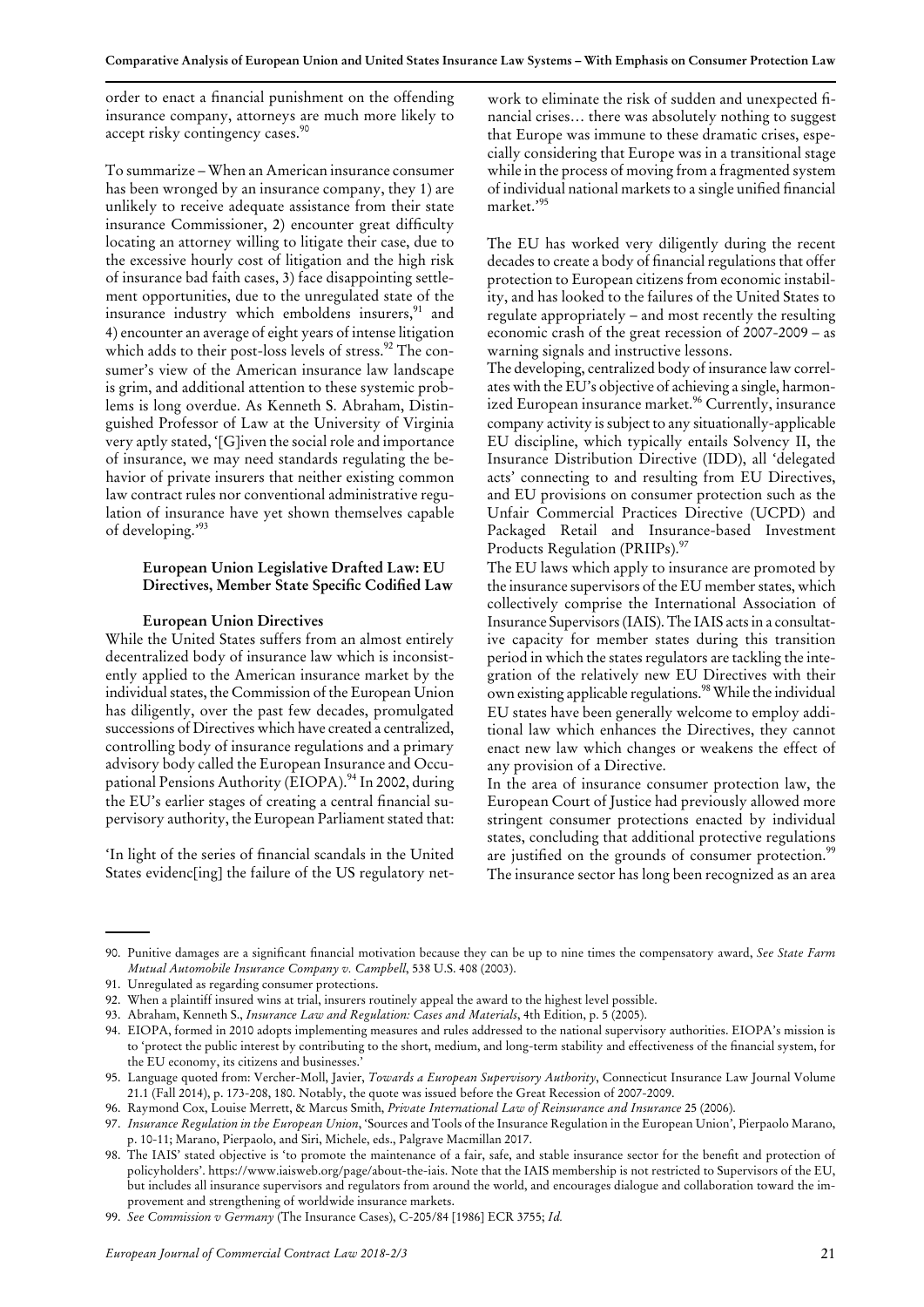of the market which requires extra consumer protection. $100$ 

Recently, however, as more comprehensive Directives applicable to the insurance market are being drafted and applied –and 'delegated acts' are created to have direct effect within the member states - the local member state regulations are slowly being pre-empted. The value of local regulations will not be lost or discarded, however, because a large-scale project is underway with the fnal objective to catalog and account for every member state's existing insurance regulations, and then blend them into a new, comprehensive act. The new act will specifcally address the challenges of an insurance contract formed within the European Union - the draft comprehensive set of rules is called the Principles of European Insurance Contract Law (PEICL).<sup>101</sup>

#### **Unfair Commercial Practices Directive**

In 2005, the Unfair Commercial Practices Directive (UCPD) –a 'total harmonization Directive' –was created with the intention to bring more uniformity to the EU financial markets.<sup>102</sup> In 2009, during a dispute over specific regulations enacted in Belgium which arguably enhanced the UCPD, the European Court of Justice determined that 'the Directive fully harmonises the rules on unfair commercial practices at Community level. Accordingly, Member States may not adopt stricter rules than those provided for in the Directive, even in order to achieve a higher level of consumer protection.' <sup>103</sup> As the EU Directives have become more exhaustive, the Court of Justice is becoming less tolerant of additional state regulations – even those specifically designed to protect consumers.

However, it is unclear how fully the UCPD has'harmonized' commercial practices regulations in the EU. The UCPD language explicitly provides an escape clause for circumstances in which a court may decide that a local rule should not be overruled: 'in the case of a confict between the provisions of the Unfair Commercial Practices Directive and other Community rules regulating specifc aspects of unfair commercial practices, the latter shall prevail and apply to those specifc aspects.' <sup>104</sup> This appears to leave authorization for any state regulations that *specifically* protect *insurance* consumer rights. Indeed, while the Directive applies broadly to all sectors of economic life, the language does allow EU states to enact more restrictive regulations for 'financial services', which includes the business of insurance.<sup>105</sup>

## **Other Directives Regulating Insurance / Upcoming Legislation**

The primary body of legislation targeted specifcally at the EU insurance industry is Solvency II, which regulates insurance company solvency. Insurance intermediaries (brokers, agents, and similar) are also highly regulated at the European Union level. Applicable Regulations and Directives include: General Data Protection Regulation, Insurance Distribution Directive (IDD), and the Packaged Retail and Insurance-based Investment Products Regulation (PRIIPs). Member states have additional regulatory requirements which require informational transparency.106

The IDD107 requires the member states to ensure that insurance distributors always act honestly, fairly and professionally in accordance with the best interest of customers, including both independent agents and those working directly for insurance companies.<sup>108</sup> The term 'distribution' encompasses not only traditional direct sales, but also insurance sales websites. This Directive was drafted in the midst of the great recession. When revising the predecessor directive of the IDD<sup>109</sup> in 2012, EU Commissioner Michel Barnier remarked, 'the EU will not truly have learnt from the crisis unless it adopts strong measures to restore investors' and consumers' trust.' 110

To that end, the EU and its advisory bodies are actively working to increase the involvement of consumersin the legislative drafting process. There are initiatives to ensure better inclusion of 'stakeholders', or all the entities who are regulated by the insurance Directives, including insurance corporations, organizations, ancillary companies/groups like intermediaries, and consumers. Stakeholders have the opportunity to be involved in rule drafting through providing feedback to expert groups which answer to the EU Commission and other EU supervisory authorities, or participating in public consultations. Ultimately, regulators would like the Directives to be increasingly the result of a negotiated process between the EU bodies and the stakeholders affected by corresponding rules.<sup>111</sup>

Also, a set of harmonized insurance contract rules called the Restatement of European Insurance Contract Law, and the corresponding Principles of European Insurance

*Insurance Regulation in the European Union*, 'The Insurance Distribution Directive: What Does it Change for Intermediaries and For Others?', Nic De Maesschalck, p. 59; Marano, Pierpaolo, and Siri, Michele, eds., Palgrave Macmillan 2017. 110.

111. Marano and Siri, *supra* note 97, p. 19.

<sup>100.</sup> Cox, Merrett, and Smith, *supra* note 96, p. 56.

<sup>101.</sup> The PEICL is found at http://www.restatement.info.

<sup>102.</sup> The Directive on Unfair Business-to-Consumer Commercial Practices in the Internal Market: What's the Impact on the Insurance Industry?, Pierpoalo Marano, p. 5.

<sup>103.</sup> *VTB-VAB NV v Total Belgium NV and Galatea BVBA and Sanoma Magazines Belgium NV*, C-261/07 and C-299/07 [2009].

<sup>104.</sup> Directive 2005/29/EC (Unfair Commercial Practices Directive), Article 3(4).

<sup>105.</sup> Marano, *supra* note 102, p. 6.

For example, Austria, the Netherlands, the UK, and Italy. *See* European Commission –DG Justice, *Study on the Application of Directive* 106. *2005/29/EC on Unfair Commercial Practices in the EU*, Conducted by Civil Consulting, 22.12.2011, p. 55-56.

<sup>107.</sup> Directive (EU) 2016/97 of the European Parliament and of the Council of 20 January 2016 on insurance distribution (recast)Text with EEA relevance.

<sup>108.</sup> Directive (EU) 2016/97 of the European Parliament and of the Council of 20 January 2016 on insurance distribution, 2016, Article 17.

<sup>109.</sup> Insurance Mediation Directive, Directive (EU) 2016/97.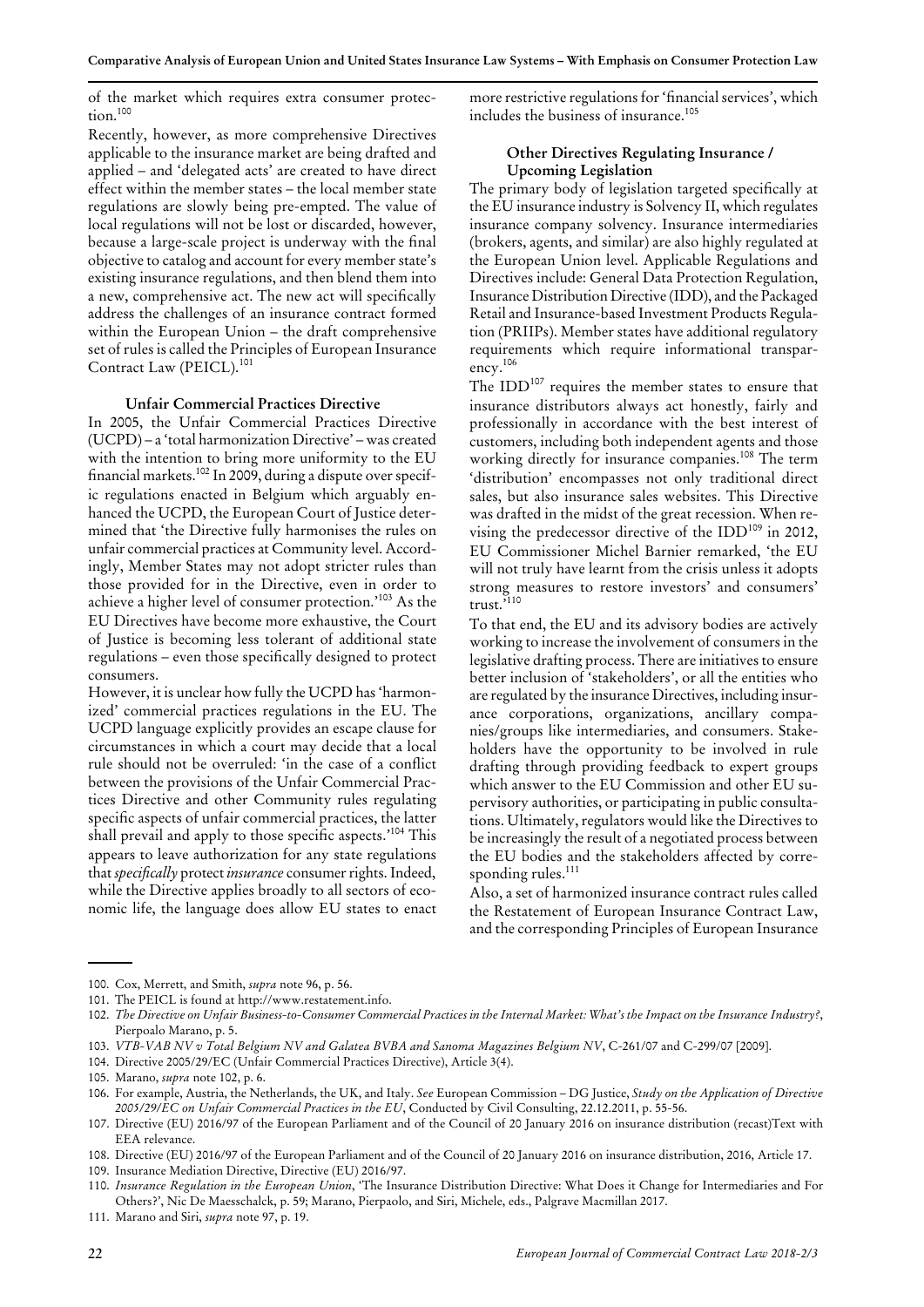Contract Law (PEICL) are being developed for adoption by the EU Commission as a Directive. The PEICL has been assembled after a detailed comparative analysis of the regulations of the individual member states. These Principles would be applicable to all insurance contracts made in the EU –at frst on a voluntary basis, and then eventually, mandatory.

## **Adoption and Integration of EU Directives at the Member State Level**

While the adoption of EU Directives is mandatory for states, and each Directive must be integrated into the state law by a set deadline, the actual application of the Directives tends to be a much slower process. The slow pace of application garners a great deal of criticism from consumers, academics, and even the European agencies tasked with assisting their implementation (the European Supervisory Authorities (ESAs), i.e. European Insurance and Occupational Pensions Authority (EIOPA)).<sup>112</sup> It may take many years, or even a decade or more before consumers realize the benefits from a particular EU Directive. Another criticism often heard is that while the Commission continues to issue multiple, specific Directives which are intended to protect insurance consumers, they are neither anticipating the burden those directives will collectively have on the insurers (or insurance intermediaries) nor the duplicative rules and inadvertent regulatory 'holes' which are missed by the current process of issuing a patchwork of regulations. This piecemeal method of legislation is highly ineffcient and results in wasted resources, and economists are concerned it could have a destabilizing effect on the entire market.<sup>113</sup>

#### **Member State Regulations and Insurance Codes**

Insurance is typically categorized as a 'fnancial service' and governed by the same body of law and the same agency that is tasked with fnancial market controls, as in Germany and Ireland. However, Portugal maintains a separate Portuguese Insurance and Pension Funds Supervisory Authority, and Luxembourg established the Commissariat aux Assurance.<sup>114</sup> France has separated the industries between two agencies, one monitors fnancial markets and the other, banks and insurance companies.<sup>115</sup> The Netherlands has created what is called the 'twin peaks' model, in which the Dutch Central Bank supervises the solvency-related aspects of all fnancial companies, and the Financial Markets Authority supervises their conduct toward consumers.

EU member states employ various methods for the enaction of Directives at the individual state level. Some states integrate Directives into their pre-existing codes which target the same or similar subjects, for example the Unfair Commercial Practices Directive (UCPD) can be integrated into other acts addressing unfair competition, or into consumer law regulations. Other states embed Directives into their civil codes, and the remainder simply implement the Directive by approving a new regulation which is essentially an independent copy of the language of the Directive.<sup>116</sup>

While the UCPD serves as a primary umbrella of insurance consumer protection, most states have additional regulations aimed to protect the insurance consumer. States remain hesitant to apply the UCPD due to the breadth of the Act and the open nature of the provisions (the provisions have not yet been subject to member state court jurisprudence, which can provide clarifcation). Authorities are unsure exactly how to enforce the UCPD.117 The language of the Directive also imposes an additional burden of a new 'transactional decision-making test' on whichever state body or individual that wishes to bring suit directed at enforcement.<sup>118</sup>

Additionally, member states report that state-created legislation is more advantageous than sole reliance on Directives because 1) it increases consumer protections, and 2) resolutions are easier to obtain under local codes.<sup>119</sup> Both the United Kingdom<sup>120</sup> and Italy<sup>121</sup> have highly developed bodies of insurance regulation. Due to the complexity of insurance products, a number of member states have restricted the direct selling of insurance, $122$ and many states forbid the combination of insurance products with other financial products (or other insurance coverages) during sales.<sup>123</sup> France imposes several detailed pre-contractual duties on insurers selling health insurance, providing social security benefts, and other insurance products.<sup>124</sup> The Netherlands hasintroduced an outright ban on a wide range of insurance products.

## **Member State Enforcement of Insurance Directives**

The majority of EU member states look to their own public authorities to enforce newly-enacted Directives.<sup>125</sup>

<sup>112.</sup> ESAs have complained of not having any legal enforcement abilities to ensure their interpretive guidelines are applied.

Insurance Europe Insight Briefng, *EU Consumer Protection Rules Must Avoid Duplication and be Future Proof*, http://www.insur-113. anceeurope.eu.

<sup>114.</sup> European Commission – DG Justice, Study on the Application of Directive 2005/29/EC on Unfair Commercial Practices in the EU, Conducted by Civil Consulting, 22.12.2011, p. 37.

<sup>115.</sup> Autorite des Marches Financiers and Autorite de Controle Prudentiel, respectively.

<sup>116.</sup> European Commission Study, *supra* note 114, p. 6 and 24-32.

<sup>117.</sup> European Commission Study, *supra* note 114, p. 13.

<sup>118.</sup> European Commission Study, *supra* note 114, p. 39.

<sup>119.</sup> European Commission Study, *supra* note 114, p. 10.

<sup>120.</sup> The UK is no longer a member of the European Union, after Brexit. The UK publishes an exhaustive 'Insurance Handbook'.

<sup>121.</sup> See generally, The Fascinating History of Insurance: Posters, Books, Fire Marks and Policies/L'Affascinante storia dell'assicurazione. *Manifesti, libri, targhe, polizze*, Fondazione Mansutti (2015).

<sup>122.</sup> Poland and Denmark being notable examples.

<sup>123.</sup> This practice is called 'tying', and is prohibited in Italy, France, and Portugal. European Commission Study, *supra* note 114, p. 45.

<sup>124.</sup> European Commission Study, *supra* note 114, p. 55.

<sup>125.</sup> For the UCPD, these states include Denmark, Sweden, Finland, Norway, Iceland, the UK, Ireland, and most of the Central and Eastern EU states.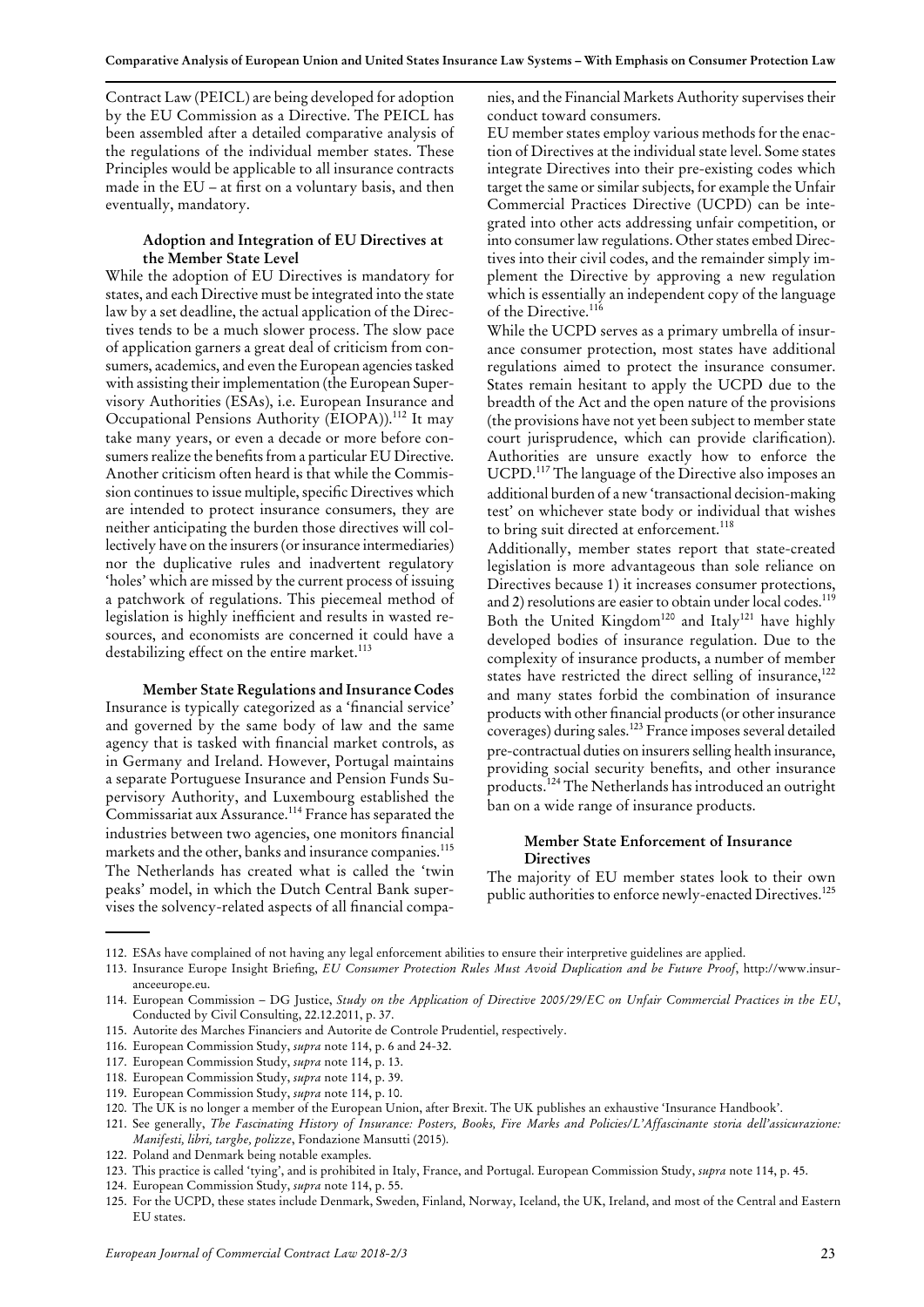|                                                                                                                                                            | Belgium <sup>126</sup>                                                                                                                                                                                                                                                                                                                                                               | Bulgaria <sup>127</sup>                                        | Italy <sup>128</sup>                                                                                                                                                                            | Netherlands <sup>129</sup>                                     |
|------------------------------------------------------------------------------------------------------------------------------------------------------------|--------------------------------------------------------------------------------------------------------------------------------------------------------------------------------------------------------------------------------------------------------------------------------------------------------------------------------------------------------------------------------------|----------------------------------------------------------------|-------------------------------------------------------------------------------------------------------------------------------------------------------------------------------------------------|----------------------------------------------------------------|
| <b>Financial Services</b>                                                                                                                                  | Federal Public Service Econo-                                                                                                                                                                                                                                                                                                                                                        | Commission for                                                 | Competition and                                                                                                                                                                                 | The Netherlands                                                |
| Enforcement                                                                                                                                                | my, SMEs (small and medium-                                                                                                                                                                                                                                                                                                                                                          | Consumer                                                       | Market Authority                                                                                                                                                                                | Authority for the                                              |
| Authorities                                                                                                                                                | sized enterprises), Self-Employed<br>and Energy Authority; DG<br>(general director of applicable<br>authority) Enforcement and<br>Mediation                                                                                                                                                                                                                                          | Protection                                                     |                                                                                                                                                                                                 | <b>Financial Markets</b><br>and the Depart-<br>ment of Finance |
| Methods of                                                                                                                                                 | Public law                                                                                                                                                                                                                                                                                                                                                                           | Public Law                                                     | Public Law                                                                                                                                                                                      | Public Law                                                     |
| Enforcement                                                                                                                                                | Criminal law<br>ADR (required before pursing legal<br>remedies)<br>Private law                                                                                                                                                                                                                                                                                                       |                                                                |                                                                                                                                                                                                 | Private Law                                                    |
| Bring an Action                                                                                                                                            | Who has Standing to Public authorities, organizations repre- Public authori-<br>senting consumer interests, competi- ties, organiza-<br>tors, trade associations, the ombuds- tions represen-<br>man, and individual consumers                                                                                                                                                       | ting individual<br>consumers, and<br>individual con-<br>sumers | Public authorities, Public authorities,<br>senting consumer senting consumer<br>interests, competi- interests<br>tors, trade associa-<br>tions, the ombuds-<br>man, and individual<br>consumers | organizations repre- organizations repre-                      |
| ance Codes / Trade<br>Rules (Similar to<br><b>UCPD</b> financial<br>services provisions,<br>but which do not<br>significantly over-<br>$\text{lap})^{130}$ | State-Specific Insur- Code of conduct applicable to insur- None<br>ance advertising, code of conduct ap-<br>plicable to life insurance advertising,<br>trade rules of conduct regarding the<br>running/functioning of an insurance<br>company, rules of conduct for inter-<br>mediaries, rules of conduct specific to<br>hospitalization insurance and legal<br>protection insurance |                                                                | None                                                                                                                                                                                            | None                                                           |

|  |  |  |  | Table 4: Member State Comparison of Enforcement of Financial Services Regulations |  |  |  |  |
|--|--|--|--|-----------------------------------------------------------------------------------|--|--|--|--|
|  |  |  |  |                                                                                   |  |  |  |  |

However, the roles and forms of 'public authorities' throughout the European Union vary widely. In some states, government authorities work alongside consumer organizations, and in other states, the majority of the enforcement falls to the consumer organizations.<sup>131</sup> Public authorities have the ability to issue desist orders and fnes, whereas consumer organizations have the standing to bring lawsuits in the state courts.<sup>132</sup>

Other enforcement methods include the granting of special remedies to individual consumers - for example, in Belgium, consumers have the right to withdraw from a contract if they were subject to an unfair commercial practice,<sup>133</sup> and some member states have Ombudsman programsin which the ombudsman can petition forrelief on behalf of a class action of consumers(otherwise known as ADR, or Alternative Dispute Resolution).<sup>134</sup> More rare forms of enforcement are triggered by the special standing of business organizations or commercial competitors which have been damaged by the offending company's unfair practices. In a few member states, these entities are able to bring suits or fle administrative complaints. In Belgium and France, a commercial entity's

Belgium Fact Table, European Commission –DG Justice, *Study on the Application of Directive 2005/29/EC on Unfair Commercial* 126. *Practices in the EU*, Conducted by Civil Consulting, 22.12.2011, Annex I: Country Fact Sheets.

Bulgaria Fact Table, European Commission –DG Justice, *Study on the Application of Directive 2005/29/EC on Unfair Commercial* 127. *Practices in the EU*, Conducted by Civil Consulting, 22.12.2011, Annex I: Country Fact Sheets.

<sup>128.</sup> Italy Fact Table, European Commission – DG Justice, *Study on the Application of Directive* 2005/29/EC on Unfair Commercial Practices *in the EU*, Conducted by Civil Consulting, 22.12.2011, Annex I: Country Fact Sheets.

Netherlands Fact Table, European Commission –DG Justice, *Study on the Application of Directive 2005/29/EC on Unfair Commercial* 129. *Practices in the EU*, Conducted by Civil Consulting, 22.12.2011, Annex I: Country Fact Sheets.

These do not include member state-specifc insurance codes which cover subjects other than the scope of fnancial services regulation 130. found in the UCPD, i.e. specifc codes addressing particular types of insurance.

<sup>131.</sup> European Commission Study, *supra* note 114, p. 7.

<sup>132.</sup> European Commission Study, *supra* note 114, p. 33.

Belgium Fact Sheet, *See* European Commission –DG Justice, *Study on the Application of Directive 2005/29/EC on Unfair Commercial* 133. *Practices in the EU*, Conducted by Civil Consulting, 22.12.2011, p. 34.

Finland; For an excellent discussion on the Ombudsman program in the United Kingdom, *see* Daniel Schwarcz, *Redesigning Consumer* 134. Dispute Resolution: A Case Study of the British and American Approaches to Insurance Claims Conflict, 83 Tul. L. Rev. 735 (2009).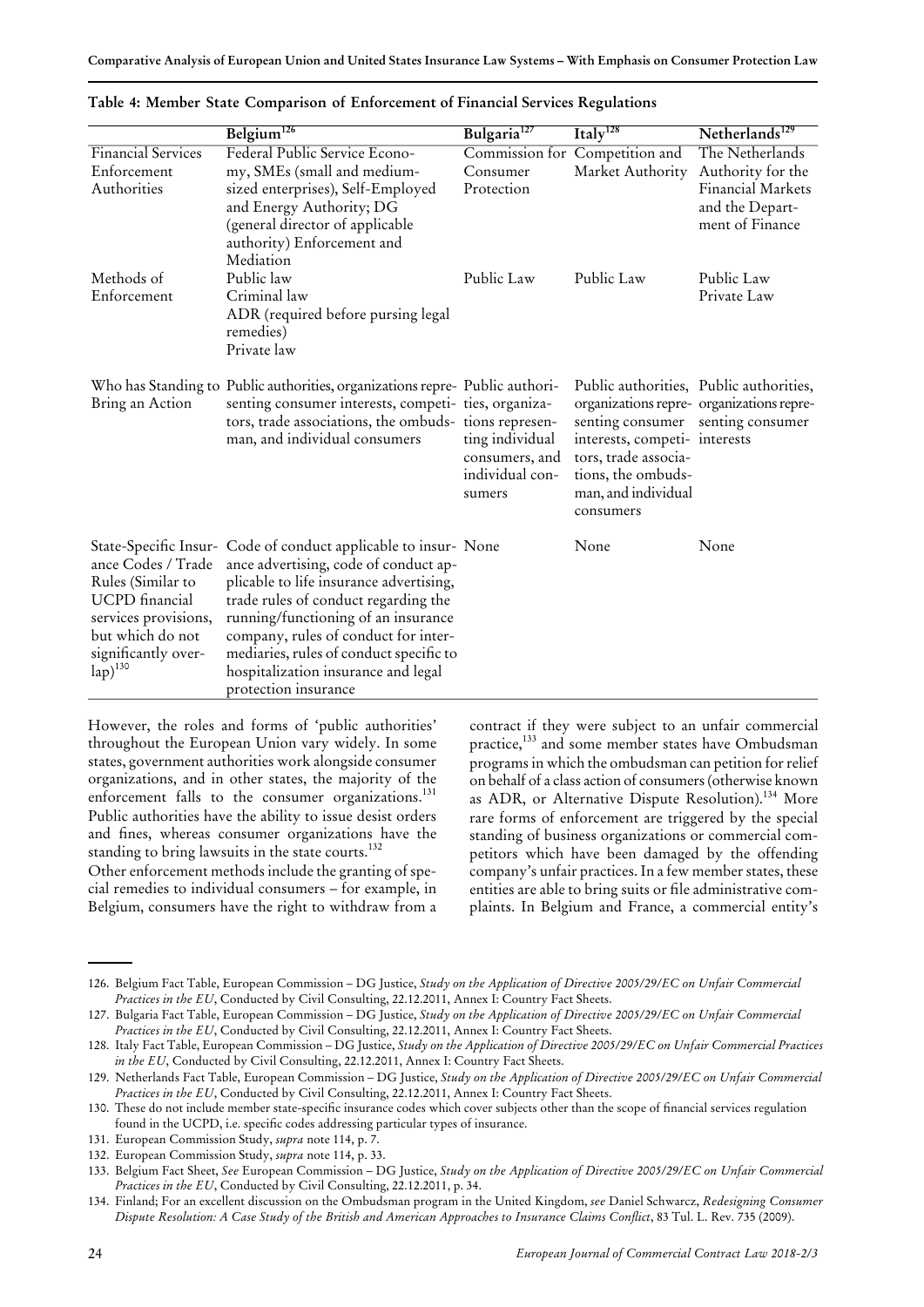Comparative Analysis of European Union and United States Insurance Law Systems - With Emphasis on Consumer Protection Law

unfair commercial practices can be considered a criminal offense.135

Finally, there are several different forms of Alternative Dispute Resolution (ADR) across the European Union. While most ADR programs are available to individual consumers, some ADR programs are available to only businesses and consumer organizations. While many ADR programs have government involvement, such as the United Kingdom's Financial Ombudsman Service, others have been established by businesses and are privately managed.<sup>136</sup>

The actual procedures available to European insurance consumers fling a complaint against their insurer varies widely. 'Administrative decisions' are the most frequent consumer remedy across the EU, with approximately 40% of consumers employing this method. Approximately 22% of the complaints result in a judicial action. The remainder of the cases result in either governmental guidance to the offending business or an offcial warning to cease the illegal behavior.<sup>137</sup>

Consumers of the various EU member states are generally well-protected by the mandatory Directives of the European Union. While enforcement is inconsistent and some member state citizens may not have access to an effcient and direct remedy through their judiciary, administrative organizations, or an ADR/Ombudsman service, the comprehensiveness of regulations at the EU and state levels, when combined, provide an excellent proactive deterrent effect which generally curbs unfair industry behaviors in the EU insurance market *before* the bad behaviors can be inficted upon the consumers. Nonetheless, complaints of unfair contracting behavior and the undersettling of claims remain common, and the EU would be well-advised to adopt (and enforce) a body of law similar the U.S. NAIC's UTPA or UCSPA. Fortunately, the ongoing drafting and consideration of the PEICL, which is specifc to the nuances of insurance contracts, islikely to enhance insurance consumer protections.

**Protecting the Consumer: EU vs. US Overview** In both the United States and the EU, insurance regulations fall into two broad categories - those meant to protect the consumers from insurance company defaults, otherwise known as solvency or market regulations, and those meant to ensure fairnessin the transactions between insureds and insurance companies.

Solvency regulations in both jurisdictions are exhaustive and straightforward. After some signifcant historical defaults by insurance companies in the late 19<sup>th</sup> and early 20<sup>th</sup> century, governments were forced to cover the defaulting insurers' liabilities or face significant societal and economic upheaval. To prevent future insolvencies, regulators enacted rules that protect consumers from companies that are poorly funded or carry too much risk. As recently as 2016 the European Union adopted an even more stringent body of rules called Solvency II.

Regulations enacted to ensure fairness for the consumer get far less attention than solvency.138 In the United States, consumer protections are left to the individual states. Despite fairly widespread state adoption of consumer protection acts such as the Unfair Trade Practices Act (UTPA) and the Unfair Claim Settlement Practices Act (UCSPA), these regulations are very rarely enforced. The additional availability of relevant American case law such as insurance bad faith principles does not even begin to properly or comprehensively address the widespread failure of regulatory enforcement.

In the European Union, what was previously an area of law addressed by the individual states is just recently being handled by new EU Directives and regulations. There is not yet a comprehensive insurance law code at the European Union level which specifcally addresses the peculiarities of a contract between an insurance company and an insurance consumer,<sup>139</sup> nor is there a comprehensive act addressing the unfair business practices of insurance companies. These issues continue to be left to the member states, which are welcome to maintain more strict insurance regulations. Like in the U.S., these regulations are only upheld if they do not compromise the effectiveness of the higher-level body of law, i.e. EU Directives, or, in the U.S., the Federal law. Table 5 provides a comparative overview of U.S. and EU insurance regulations.

# **Conclusory Remarks**

Overall, the United States has established a decentralized, reactive strategy of insurance consumer protection, while the European Union has created – and continues to refne –a more centralized, proactive approach. After a review of the history of insurance in both the U.S. and the EU, we begin to understand why these signifcantly divergent approaches have developed. As Tom Baker and Kyle Logue succinctly and elegantly explain –

The principle of social solidarity – which is much stronger in Europe than in the United States - holds that insurance exists for the beneft of the group … [and] the principle of distributional equality suggests that society should seek to eliminate or at least reduce certain arbitrary differences in opportunities or economic well-being that

<sup>135.</sup> European Commission Study, *supra* note 114, p. 35-36.

<sup>136.</sup> See Daniel Schwarcz, Redesigning Consumer Dispute Resolution: A Case Study of the British and American Approaches to Insurance *Claims Confict*, 83 Tul. L. Rev. 735 (2009); European Commission Study, *supra* note 114, p. 36. Notably, in the United States ADR programs are rarely employed by consumers, other than to serve as a chance for private mediation during settlement negotiations - concurrent to litigation. The cost of ADR in the United States is prohibitive for the majority of consumers.

<sup>137.</sup> European Commission Study, *supra* note 114, p. 11.

<sup>&#</sup>x27; [Solvency] regulation involves continuous monitoring of insurers' fnancial situations and the authority to remove them from the market 138. if their resources become inadequate. Concern with fairness is more variable, both in depth of commitment to the goal and in methods used.' Kimball & Pfennigstorf, *supra* note 1 at 99.

<sup>139.</sup> A Restatement of the Principles of European Insurance Contract Law (PEICL) is currently being drafted and the EU Commission is considering adopting it for advisory purposes only. http://www.restatement.info.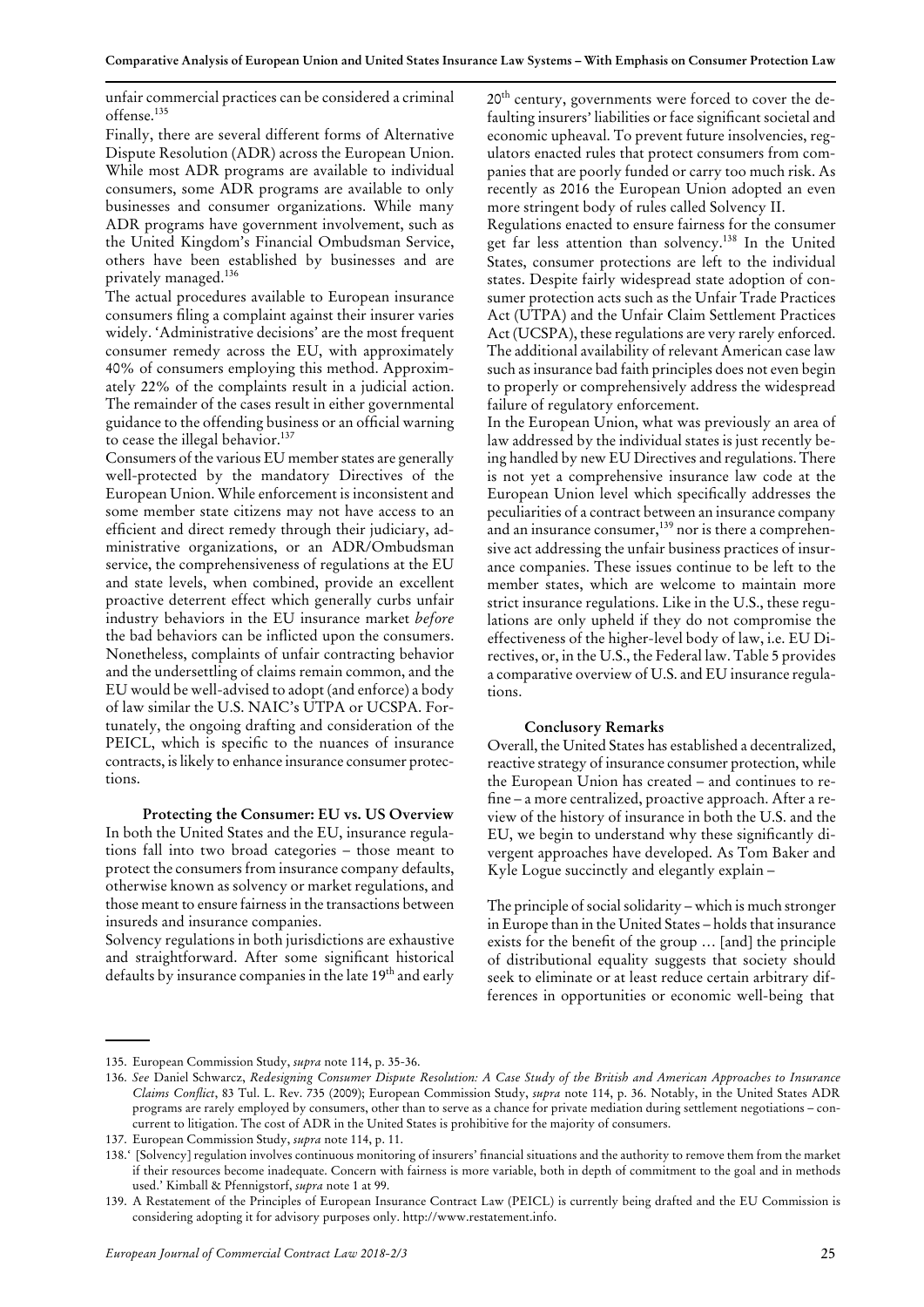|                                                                                               | <b>United States</b>                                                                                                                                                                                                                                                                      | European Union                                                                                                                                 |
|-----------------------------------------------------------------------------------------------|-------------------------------------------------------------------------------------------------------------------------------------------------------------------------------------------------------------------------------------------------------------------------------------------|------------------------------------------------------------------------------------------------------------------------------------------------|
| Solvency                                                                                      | Individual solvency regulations voluntarily<br>adopted by the majority of states                                                                                                                                                                                                          | Solvency II Directive, <sup>140</sup> mandatory and<br>must be followed by every state                                                         |
| Unfair Contract Terms                                                                         | Unfair Trade Practices Act, specifically<br>-<br>targeting insurance company<br>contracts and sales, voluntarily adopted<br>by the majority of U.S. states<br>Common law principles of Contract Law                                                                                       | Unfair Contract Terms Directive, <sup>141</sup><br>mandatory and must be followed by every<br>state                                            |
| Insurance Laws                                                                                | Advisory Compilations of Restatements of Contract Law and/or<br>Insurance Law; all NAIC Model Laws                                                                                                                                                                                        | Principles of European Insurance Con-<br>tract Law $(PEICL)^{142}$                                                                             |
| Conduct                                                                                       | Insurance Financial Market Individual regulations adopted by the states to Solvency II Directive, <sup>143</sup> mandatory and<br>monitor the insurance markets                                                                                                                           | must be followed by every state                                                                                                                |
| Regulations of Insurance<br>Brokers, Agents, and<br>Intermediaries                            | Individual regulations adopted by states, either General Data Protection Regulation <sup>144</sup><br>through NAIC agent/broker/producer model Insurance Distribution Directive (IDD) <sup>145</sup><br>legislation or independent Business and Profes- and Delegated Acts<br>sions Codes | Packaged Retail and Insurance-based In-<br>vestment Products Regulation (PRIIPs) <sup>146</sup><br>Distance Marketing Directive <sup>147</sup> |
| Unfair Insurance Company -<br>Practices Which Have Im-<br>pact on the Insurance Con-<br>sumer | Unfair Claims Settlement Practices Act, Unfair (Business to Consumer) Commer-<br>voluntarily adopted by nearly every U.S. cial Practices Directive <sup>148</sup><br>state<br>Unfair Trade Practices Act, voluntarily<br>adopted by the majority of U.S. states                           |                                                                                                                                                |

|  |  |  | Table 5: Comparative Insurance Regulations: The United States and The European Union |
|--|--|--|--------------------------------------------------------------------------------------|
|  |  |  |                                                                                      |

exist between individuals, especially where those differences are not the result of voluntary, informed choices but rather are the result of 'brute luck'…<sup>149</sup>

When one considers that Europeans wish their society to be cohesive and provide a safety net for those who may be weaker, unwary, or merely unlucky, both the more frequent European use of mutual insurance organizations and the stronger EU regulations of corporate, for-proft insurance companies begins to make complete sense – showing an alignment with European ideals and socio-economic principles.

The United States, on the other hand, has been historically well-known for a dedication to the 'free market' economy of lesser regulation, and American society has traditionally been very individualistic in nature. The lack of insurance regulations (and enforcement thereof) within the United States exhibits an adherence to those traditional, less socially cohesive principles.

The more important takeaway from this U.S./EU comparative analysisis not a determination that one insurance law system is 'better' than the other, or that one socioeconomic ideology is more superior - but which system, and hence which regulatory structure, is ultimately better

142. *See generally* note 139 (PEICL).

<sup>140.</sup> COMMISSION DELEGATED REGULATION (EU) 2015/35 of 10 October 2014 supplementing Directive 2009/138/EC of the European Parliament and of the Council on the taking-up and pursuit of the business of Insurance and Reinsurance (Solvency II). (2015). European Union.

<sup>141.</sup> Council Directive 93/13/EEC of 5 April 1993 on unfair terms in consumer contracts.

<sup>143.</sup> *See generally* note 140.

<sup>144.</sup> Regulation (EU) 2016/679 of the European Parliament and of the Council of 27 April 2016 on the protection of natural persons with regard to the processing of personal data and on the free movement of such data, and repealing Directive 95/46/EC (General Data Protection Regulation).

<sup>145.</sup> *See generally* note 107.

<sup>146.</sup> Regulation (EU) No 1286/2014 of the European Parliament and of the Council of 26 November 2014 on key information documents for packaged retail and insurance-based investment products (PRIIPs) (Text with EEA relevance).

<sup>147.</sup> Directive 2002/65/EC of the European Parliament and of the Council of 23 September 2002 concerning the distance marketing of consumer fnancial services and amending Council Directive 90/619/EEC and Directives 97/7/EC and 98/27/EC.

<sup>148.</sup> Directive 2005/29/EC of the European Parliament and of the Council of 11 May 2005 concerning unfair business-to-consumer commercial practices in the internal market and amending Council Directive 84/450/EEC, Directives 97/7/EC, 98/27/EC and 2002/65/EC of the European Parliament and of the Council and Regulation (EC) No 2006/2004 of the European Parliament and of the Council ('Unfair Commercial Practices Directive') (Text with EEA relevance).

Baker and Logue, *supra* note 37, p. 638, *citing generally* Dworkin, Ronald, *What Is Equality? Part 1: Equality of Welfare*, 10 Phil. & Pub. 149. Affairs 185 (1981) and *What Is Equality? Part 2: Equality of Resources*, 10 Phil. & Pub. Affairs 283 (1981).